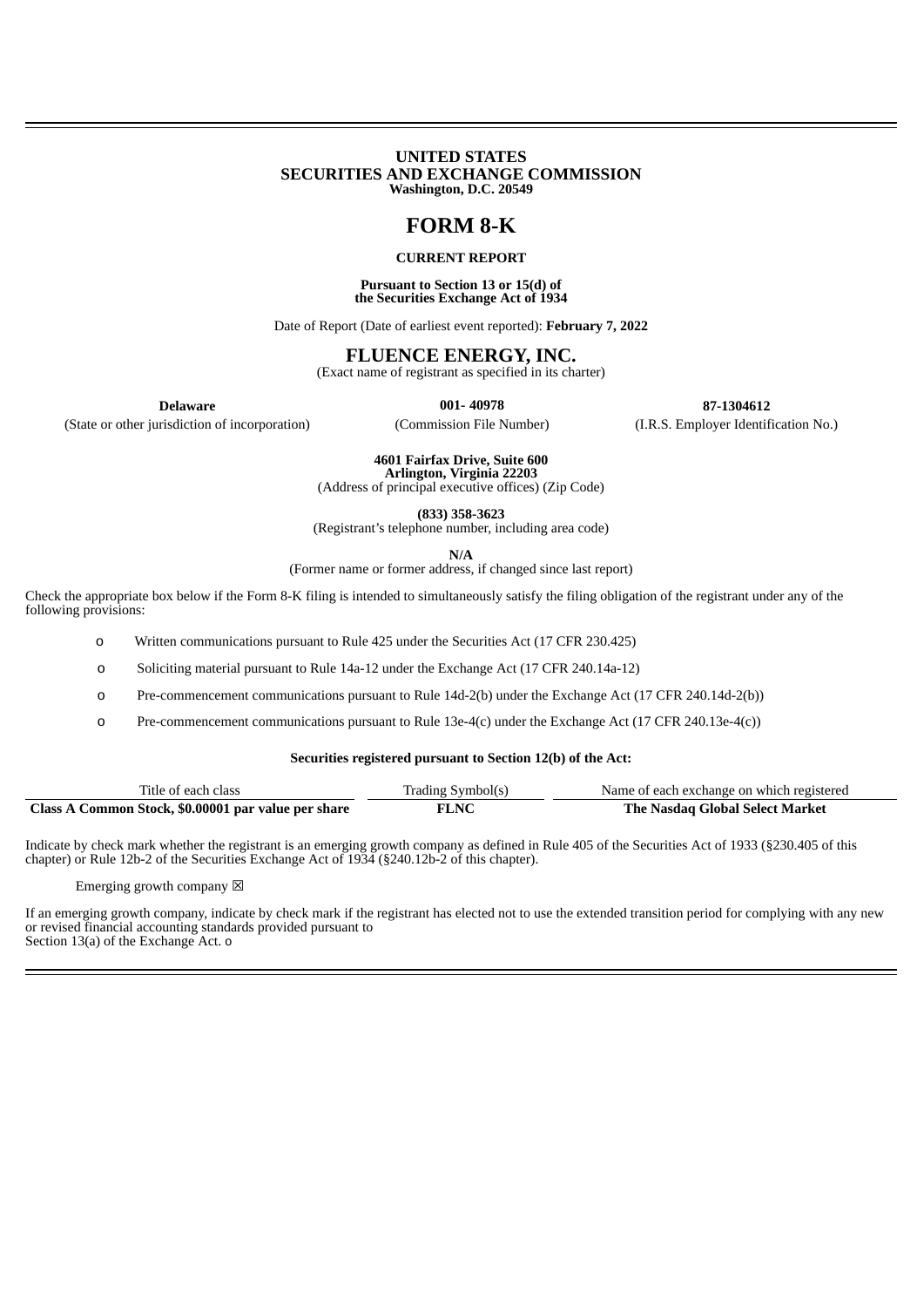#### Item 5.02. Departure of Directors or Certain Officers: Election of Directors: Appointment of Certain Officers: Compensatory Arrangements of **Certain Officers.**

On February 7, 2022, the Board of Directors of Fluence Energy, Inc. (the "Company"), adopted and approved the Fluence Energy, Inc. Executive Severance Plan (the "Severance Plan"), effective February 7, 2022, for the Company's executive officers.

The Severance Plan provides for the payment of severance and other benefits to eligible executive officers in the event of an "involuntary termination" of employment by the Company or a "good reason termination" of employment by the applicable executive officer, each as defined in the Severance Plan (each, a "Qualifying Termination"). In the event of a Qualifying Termination and subject to (a) the employee's execution of a general release of claims against the Company and (b) compliance with certain post-employment covenants (including those that may apply due to participation in the Severance Plan), the Severance Plan provides the following payments and benefits to the executive officers:

- (a) in the event of Qualifying Termination not in connection with a "change in control," as defined in the Severance Plan, continued payment of base salary, in accordance with the Company's normal payroll schedule, until the 18-month anniversary, in the case of the Chief Executive Officer, or the 12-month anniversary, in the case of each other executive officer, of the executive officer's termination date or (b) in the event of a Qualifying Termination in connection with a change in control of the Company, 200% of the sum of base salary and target annual cash bonus, in the case of the Chief Executive Officer, or 150% of the sum of base salary and target annual cash bonus, in the case of each other executive officer, the value of which will be paid in a lump sum;
- payment of accrued but unpaid cash bonuses for performance periods already completed at the time of termination, and a pro-rated annual cash bonus for the performance period in which termination occurs, based upon the executive officer's target annual cash bonus for that year;
- continuation of medical insurance benefits for up to 18 months, either through direct payment of the employer's portion of COBRA premiums or through reimbursement to the executive officer equal to such employer's portion; and
- outplacement services, up to a \$50,000 limit for the Chief Executive Officer and a \$25,000 limit for each other executive officer.

In addition, the Severance Plan provides for the following adjustments to equity awards and equity-based awards:

- in the event of a Qualifying Termination not in connection with a change in control of the Company, if the terminated executive officer holds unvested equity-incentive awards issued by the Company with a grant date more than one (1) year before the date of termination, (1) a portion of the unvested equity award subject to time-based vesting will accelerate and vest pro-rata upon the termination of employment, based on the number of days elapsed from the grant date to the termination date, compared to the full vesting schedule of such equity award and (2) to the extent the Qualifying Termination occurs during the final six months of the performance period for any equity award subject to performance-based vesting, a portion of such equity award will accelerate and vest pro-rata upon the termination of employment, based on the number of days elapsed from the grant date to the termination date, based upon the Company's target performance of any performance criteria set forth in such equity award. .
- In the event of a Qualifying Termination in connection a change in control of the Company, equity awards and equity-based awards do not accelerate if the executive officer is provided with replacement awards having equal value, and comparable terms and conditions as the prior awards, including acceleration in the event of a subsequent Qualifying Termination. If a Qualifying Termination occurs in connection with a change in control of the company within 3 months before or 12 months after such change in control, all of the executive officer's unvested equity or replacement awards, as applicable, will automatically accelerate and fully vest upon the termination of employment. If no replacement awards are made in connection with the change in control, the executive officer's awards automatically accelerate and vest in full upon the change in control and any equity awards subject to performance-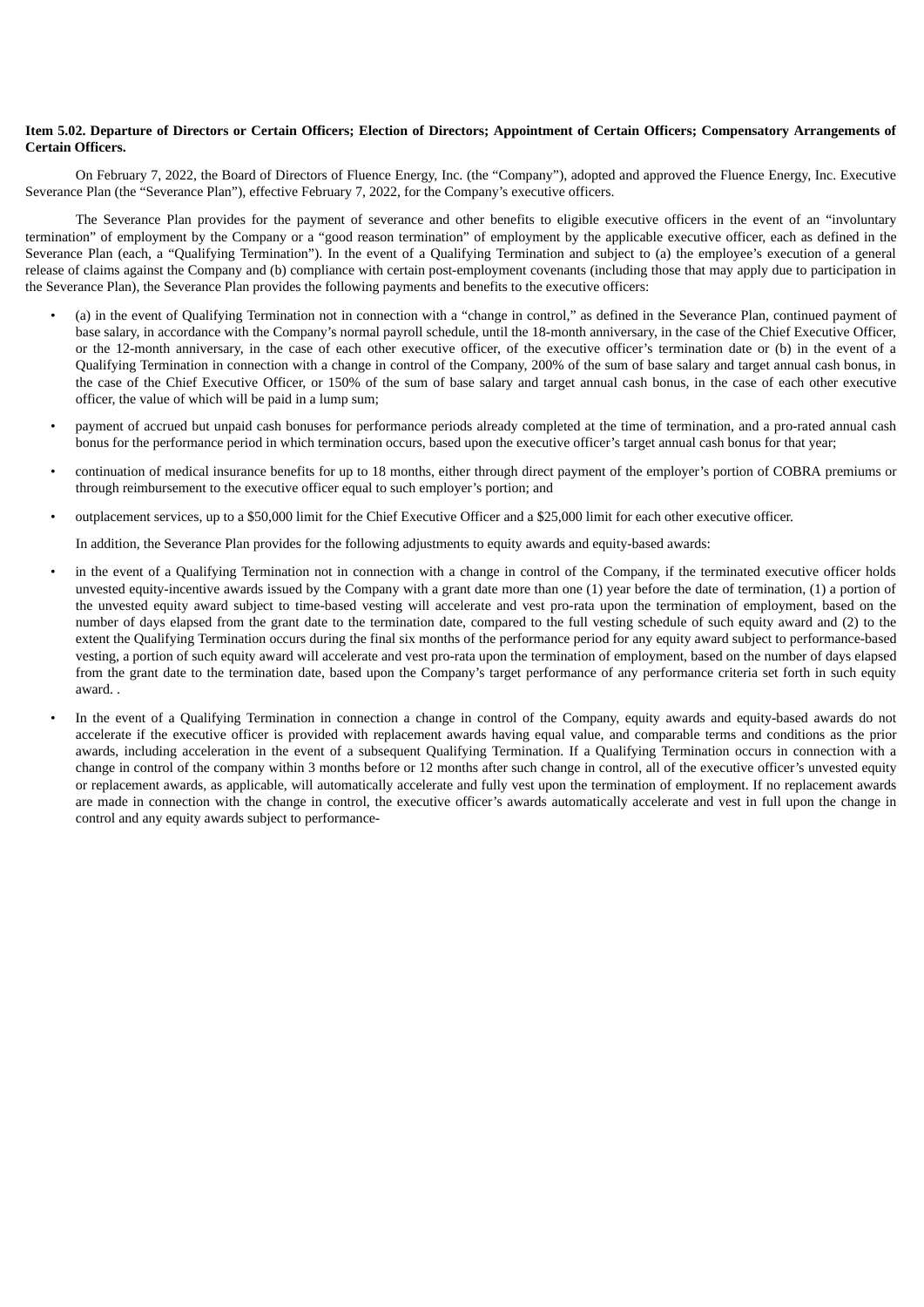based vesting will vest assuming the performance criteria of such equity awards were achieved for the entire performance period at the target performance level.

The Severance Plan does not provide for a gross-up payment to any of the executive officers, or any other eligible employee, to offset any excise taxes that may be imposed on excess parachute payments under Section 4999 (the "Excise Tax") of the Internal Revenue Code of 1986, as amended. Instead, the Severance Plan provides that in the event that the payments described above would, if paid, be subject to the Excise Tax, then the payments will be reduced to the extent necessary so that no portion of the payments is subject to the Excise Tax, if the net amount of the reduced payments, after giving effect to income tax consequences, is greater than or equal to the net amount of the payments without such reduction, after giving effect to the Excise Tax and income tax consequences.

The above description is a summary of the terms of the Severance Plan and is subject to and qualified in its entirety by the terms of the Severance Plan, a copy of which is attached hereto as Exhibit 10.1 and incorporated herein by reference.

### **Item 9.01. Financial Statements and Exhibits.**

(d) Exhibits.

**Exhibit Number Description**

10.1 Fluence Energy, Inc. Executive [Severance](#page-4-0) Plan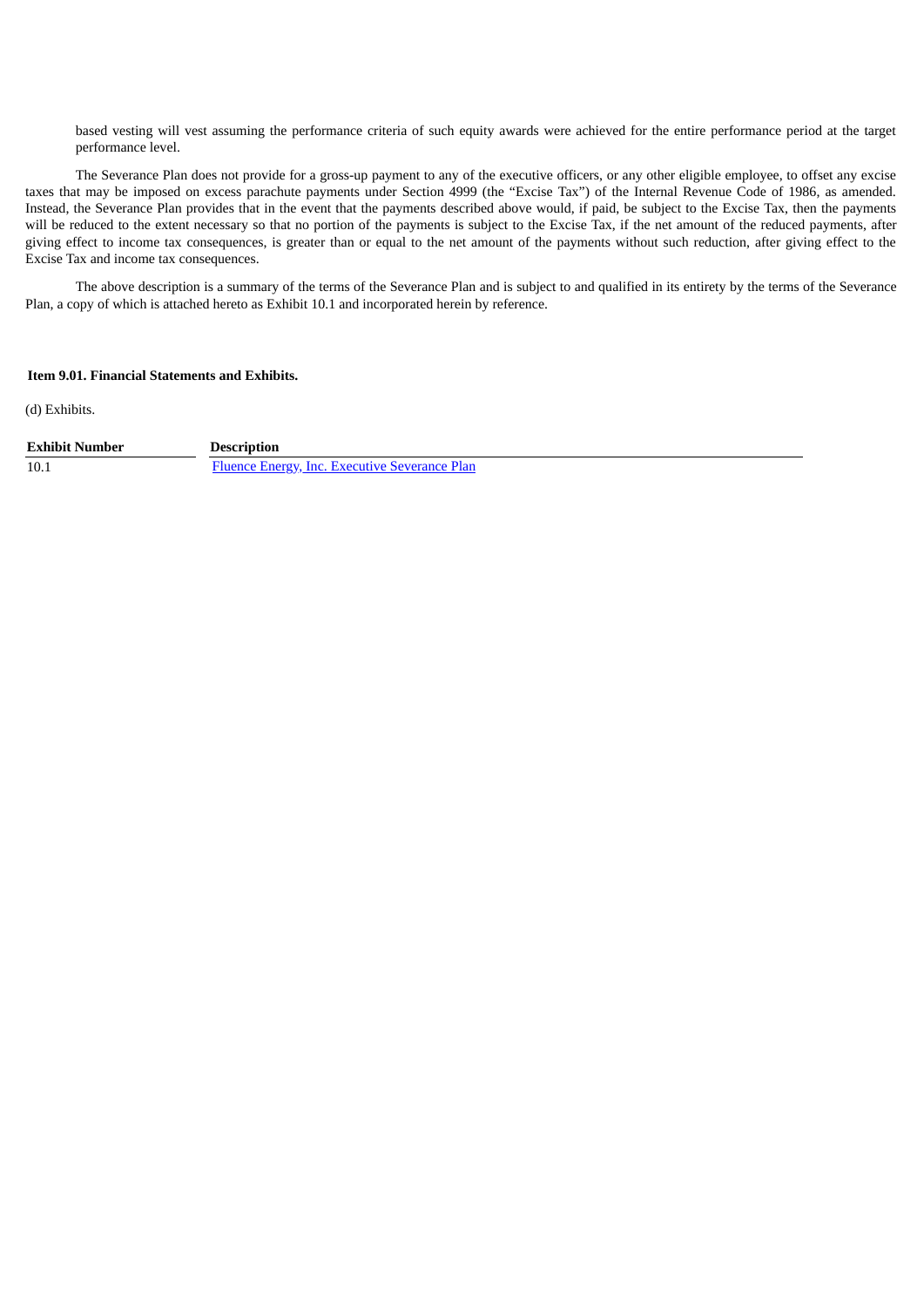## **SIGNATURES**

Pursuant to the requirements of the Securities Exchange Act of 1934, the registrant has duly caused this report to be signed on its behalf by the undersigned hereunto duly authorized.

## **FLUENCE ENERGY, INC.**

Date: February 9, 2022 **By:** /s/ Francis Fuselier Francis Fuselier SVP, General Counsel and Secretary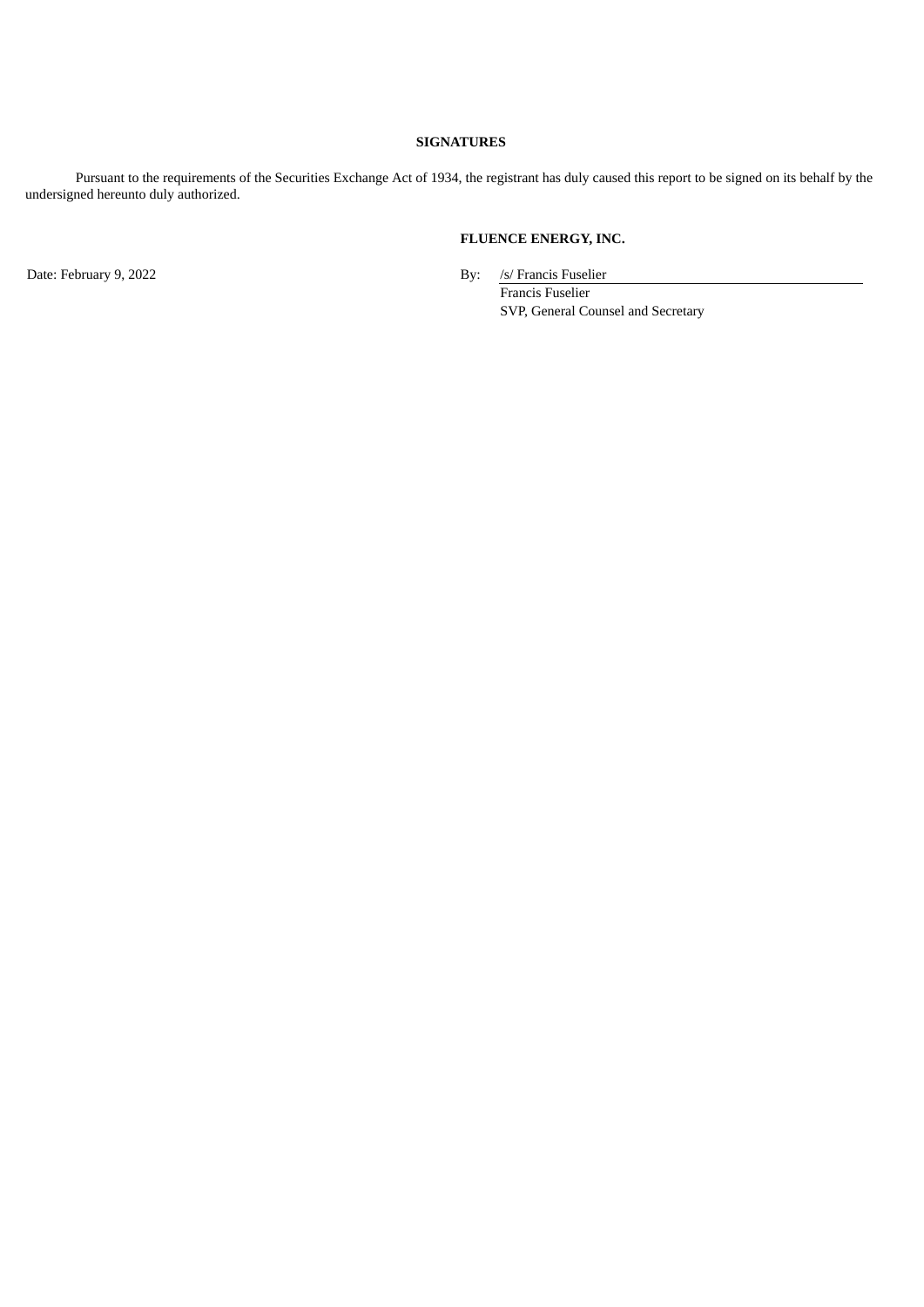# <span id="page-4-0"></span>**FLUENCE ENERGY, INC.**

## **EXECUTIVE SEVERANCE PLAN AND SUMMARY PLAN DESCRIPTION**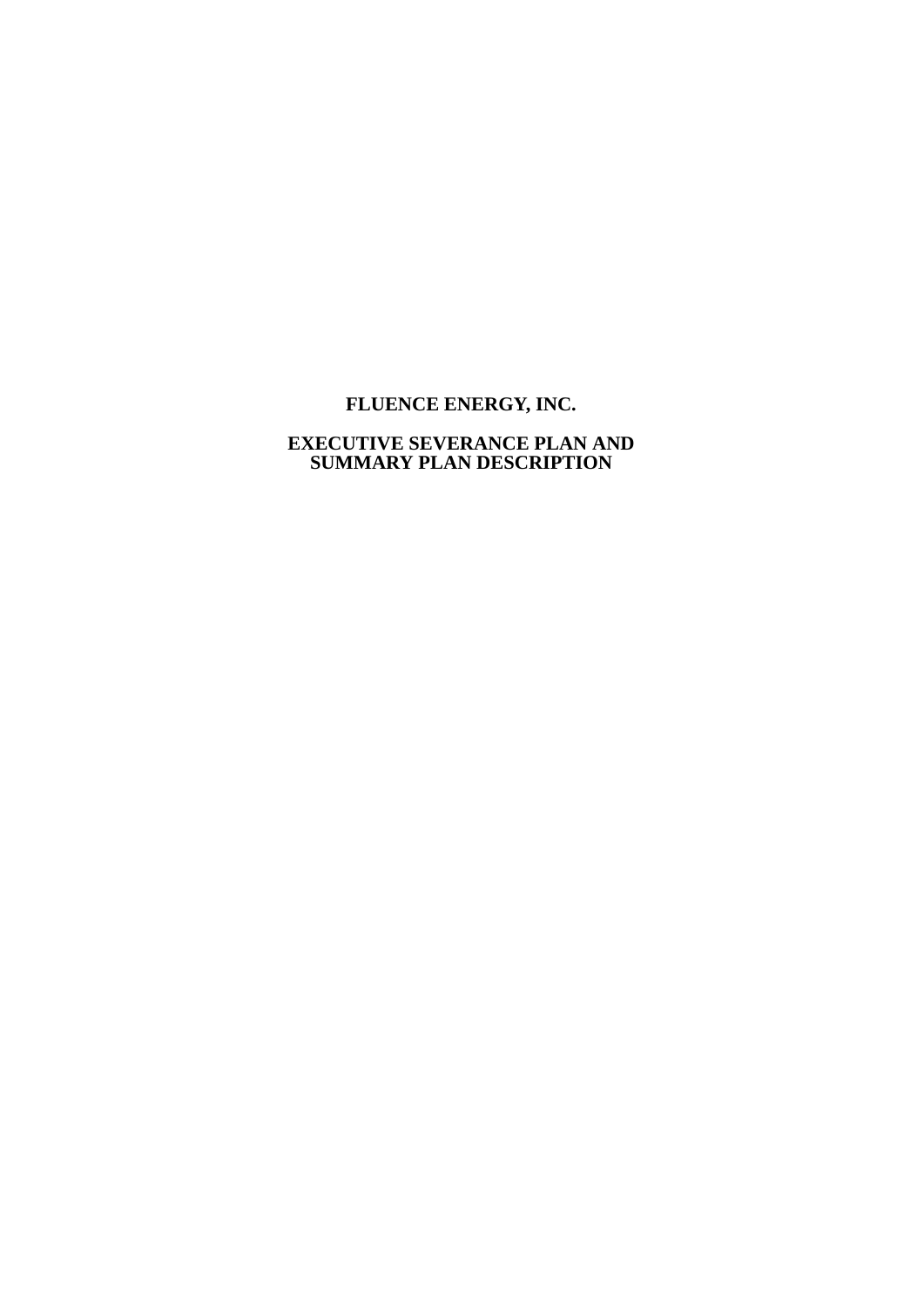## **ARTICLE I GENERAL PROVISIONS**

## 1.1 Establishment and Purpose.

The purpose of the Fluence Energy, Inc. Executive Severance Plan (as may be amended from time to time, the "Plan") is to provide certain severance benefits, as set forth herein, to the Chief Executive Officer and other Participants of Fluence Energy, Inc. (the "Company") who (i) are executive officers of the Company as designated from time to time to participate in the Plan by the Board of Directors of the Company (the "Board"), (ii) agree to the terms and conditions of the Plan as set forth herein, and (iii) are involuntarily terminated from employment in certain limited circumstances as provided herein.

This document is designed to serve as both the Plan document and the summary plan description for the Plan. The legal rights and obligations of any person having an interest in the Plan are determined solely by the provisions of the Plan, as interpreted by the Administrator (as defined below).

The Plan is a "welfare benefit plan" within the meaning of Section 3(1) of the Employee Retirement Income Security Act of 1974, as amended ("ERISA") and a "severance pay plan" within the meaning of regulations published by the Secretary of Labor at Title 29, Code of Federal Regulations, Section 2510.3-2(b). No one shall have a vested right to Plan benefits.

#### 1.2 Term.

The Plan shall be effective on the Effective Date. This Plan supersedes any prior severance plans, policies, guidelines, arrangements, agreements, letters and/or other communication, whether formal or informal, written or oral, sponsored or maintained by the Company or any of its Subsidiaries and/or to which the Company or any of its Subsidiaries is a party, in each case, with respect to each Participant. This Plan represents exclusive severance benefits provided to certain Participants, which individuals shall not be eligible for other compensation or benefits provided in other severance plans, policies, programs, guidelines, arrangements, or letters of the Company or any of its Subsidiaries.

#### 1.3 Definitions.

Except as may otherwise be specified or as the context may otherwise require, for purposes of the Plan, the following terms shall have the respective meanings ascribed thereto.

"Administrator" means the committee or persons designated by the Board and/or Compensation Committee, provided that, for the Chief Executive Officer, it shall mean the Board.

"Annual Base Salary" means a Participant's annualized base salary from the Employer as in effect on the Participant's Termination Date.

"Annual Bonus" means the final bonus amount determined by the Board or Compensation Committee based on actual results measured against the applicable performance criteria and subject to all terms and conditions of the applicable bonus or incentive plan or program.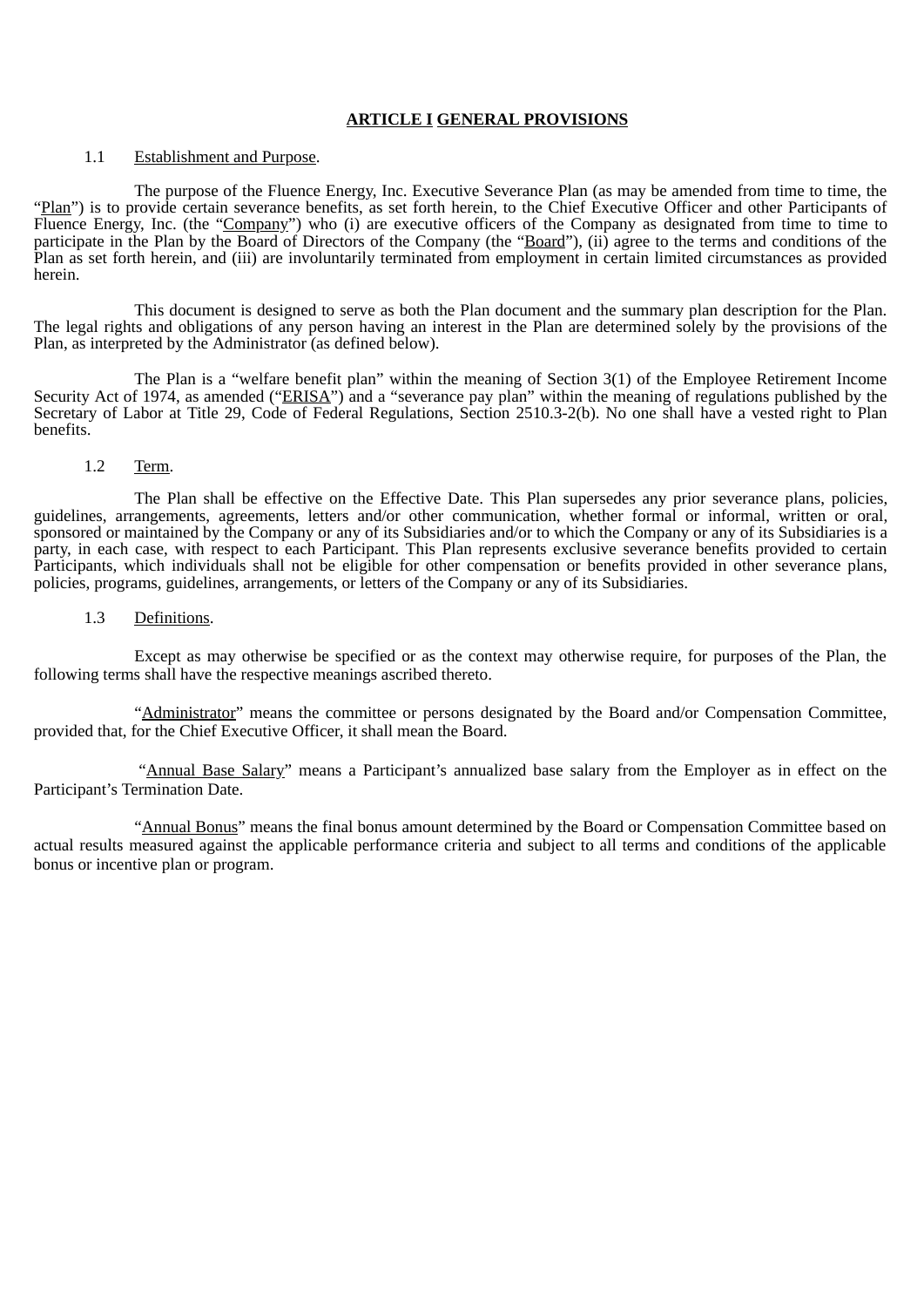"Benefit Schedule" means any schedule attached to the Plan which sets forth the benefits of specified Participants, as approved by the Administrator and updated by it from time to time.

"Board" means the Board of Directors of the Company.

"Cause" shall have the meaning set forth in the Incentive Award Plan. "Change in Control" shall have the

meaning set forth in Incentive Award Plan. "Chief Executive Officer" means the Chief Executive Officer of

the Company.

"CIC Period" means the three months prior to a Change in Control and twelve months following a Change in

Control.

"COBRA" means the Consolidated Omnibus Budget Reconciliation Act of 1985,

as amended.

"COBRA Coverage" means coverage under Employer-sponsored medical

(excluding health care flexible spending accounts), dental and vision plans which is required to be offered to terminated employees under Section 4980B of the Code and Section 606 of ERISA (or applicable state law).

"Code" means the Internal Revenue Code of 1986, as amended.

"Company" or "Fluence" means Fluence Energy, Inc., a Delaware corporation, or any successor thereto.

"Compensation Committee" means the compensation committee of the Board. "Disability" shall have the

meaning set forth in the Incentive Award Plan. "Effective Date" means the date the Plan was approved by

the Board.

"Employer" means, with respect to a Participant, means the Company or its applicable subsidiary that employs such Participant.

"Good Reason" or "Good Reason Termination" means the voluntary Separation From Service of the Participant during the CIC Period due to any of the following events without the Participant's written consent: (a) the relocation of the Participant's principal place of employment to a location that is more than 50 miles from the principal place of employment in effect immediately prior to such Change in Control; (b) a material diminution in the duties or responsibilities of the Participant from those in place immediately prior to such Change in Control (other than, with respect to the Chief Executive Officer, due to removal (or failure to appoint) as a member of the successor company's board of directors); (c) a material reduction in the base salary or annual incentive opportunity of the Participant from what was in place immediately prior to such Change in Control; and (d) the failure of any successor entity to the Company following a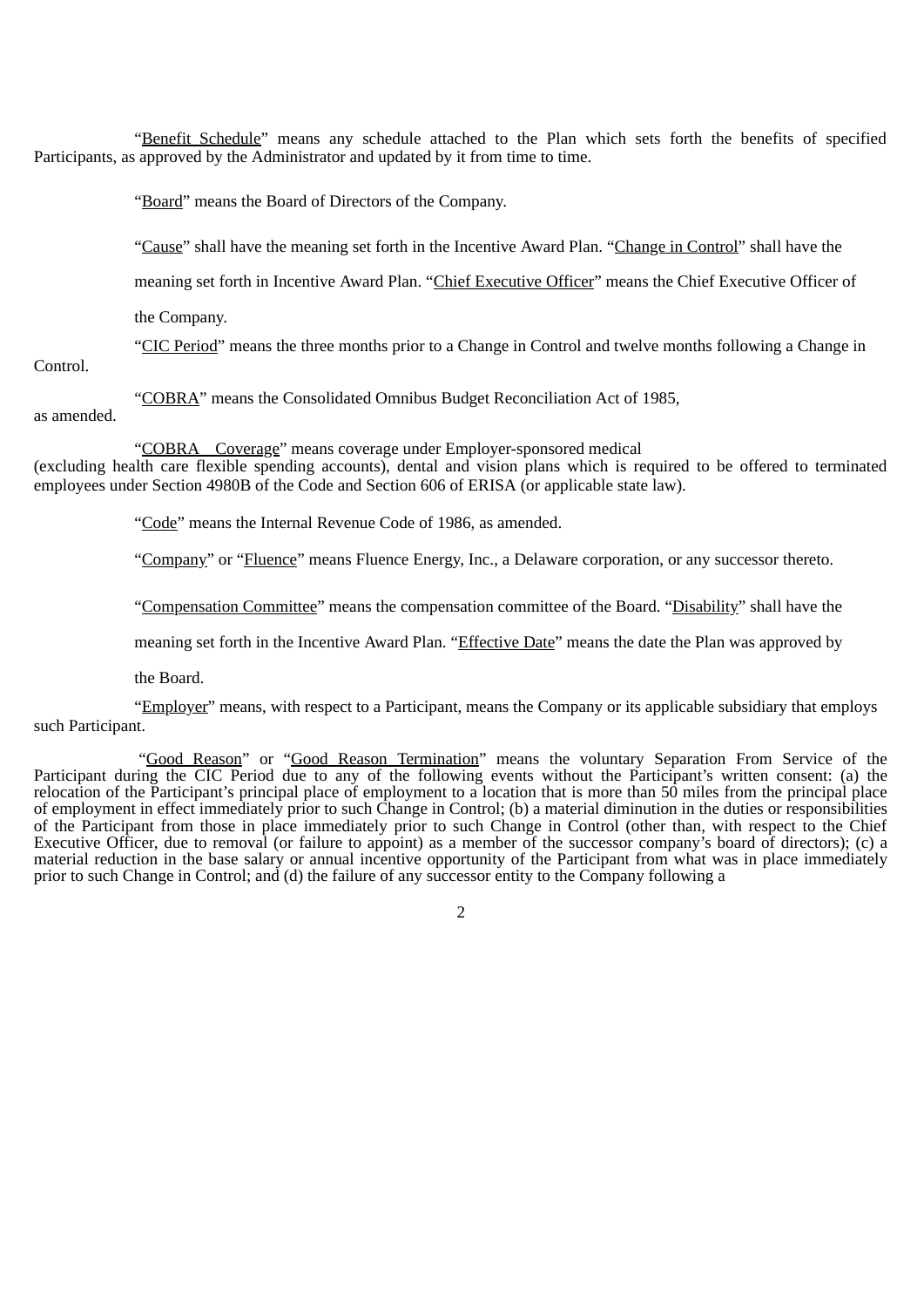Change in Control to assume the Plan, as in effect immediately prior to such Change in Control. The Participant must (i) notify the Board, in writing, within ninety (90) days of the event constituting Good Reason of the Participant's intent to terminate employment for Good Reason, that specifically identifies in reasonable detail the manner of the Good Reason event, (ii) the event must remain uncorrected for thirty (30) days following the date that the Participant notifies the Board in writing of the Participant's intent to terminate employment for Good Reason (the "Notice Period"), and (iii) the termination date must occur within sixty (60) days after expiration of the Notice Period. For the avoidance of doubt, "Good Reason" shall not apply outside of the CIC Period.

"Incentive Award Plan" means the Fluence Energy, Inc. 2021 Incentive Award Plan, as may be amended from time to time (or, if no longer in place, any successor thereto).

"Ineligible Termination" means:

- The Participant's voluntary resignation, including, but not limited to, the Participant's unilateral Separation From Service at any time prior to any scheduled future Termination Date, other than for Good Reason;
- A Separation From Service in connection with a Participant's failure to return to work immediately following the conclusion of an approved leave-of- absence;
- A Separation From Service for, or on account of, a termination of employment by the Employer for Cause;
- A termination due to Disability;
- A termination due to the Participant's death;
- A termination described in the "Sale of Business Rule" set forth in Section 2.2 herein; or
- The voluntary transfer of employment from the Participant's Employer to another Subsidiary.

"Involuntary Termination" means a Participant's involuntary Separation From Service that is (i) not an Ineligible Termination and (ii) by action of the Employer on account of Termination without Cause.

"LTI Awards" means, collectively, the grants under any LTI Plan of equity or equity-based awards (including, without limitation, stock options, stock appreciation rights, restricted stock, restricted stock units and other stock or cash based awards (including phantom equity).

"LTI Plans" means the Incentive Award Plan, Phantom Plan and Option Plan.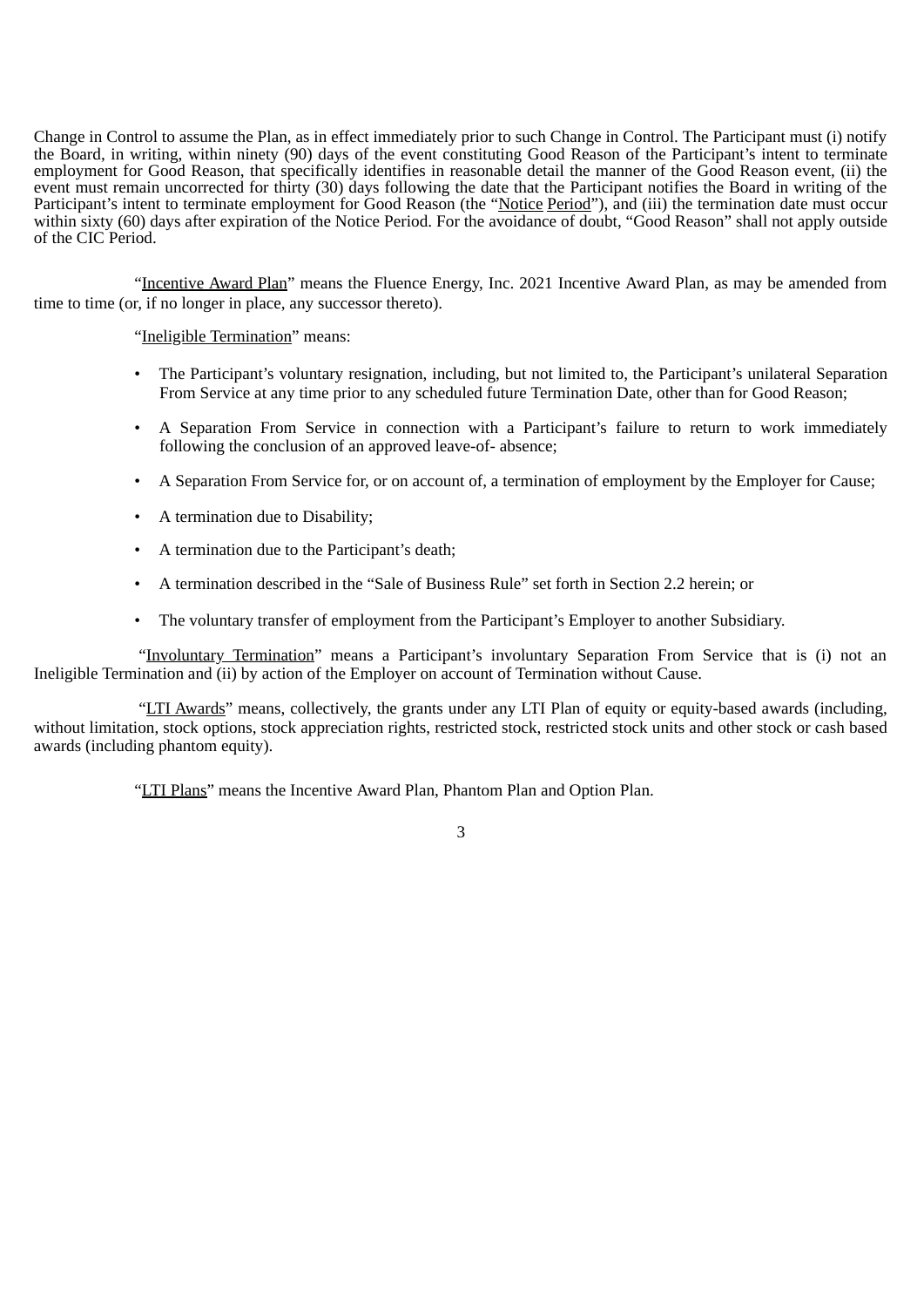"Option Plan" means the 2020 Unit Option Plan of Fluence Energy, LLC.

"Participant" means any executive officer of the Company who: (i) has been designated by the Administrator as a Participant in the Plan; and (ii) has executed the document set forth on Exhibit A. For the avoidance of doubt, seconded individuals are ineligible to be Participants, unless otherwise determined by the Administrator in writing in its sole discretion.

"Phantom Plan" means the Fluence Energy, LLC Phantom Equity Incentive Plan. "Pro-Rata Bonus" means the

Participant's Target Bonus for the year in which the

Separation From Service occurs, multiplied by a fraction, the numerator of which is the number of days during such year that the Participant was employed by the Employer and the denominator which is 365 (or 366 as the case may be).

"Section 409A" shall mean Section 409A of the Code, the regulations and other binding guidance promulgated thereunder.

"Separation From Service" shall mean "separation from service" (within the meaning of Section 409A).

"Severance Period" means the length of time in which a Participant is entitled to receive the separation payments set forth in Section 4.2.

"Shares" means shares of Class A common stock, par value \$0.01 per share, of the Company.

"Specified Employee" means a specified employee (within the meaning of Section

409A) of the Company as determined in accordance with the regulations issued under Code Section 409A and the procedures established by the Company.

"Subsidiary" means any entity in which the Company owns or otherwise controls, directly or indirectly, stock or other ownership interests having the voting power to elect a majority of the board of directors, or other governing group having functions similar to a board of directors, as determined by the Company.

"Target Bonus" means a Participant's annual target bonus compensation, as established by the Employer and in effect on the Participant's Termination Date, in the event that such Participant achieves 100% of the performance criteria for such Bonus.

"Termination Date" means the date of the Participant's Separation From Service.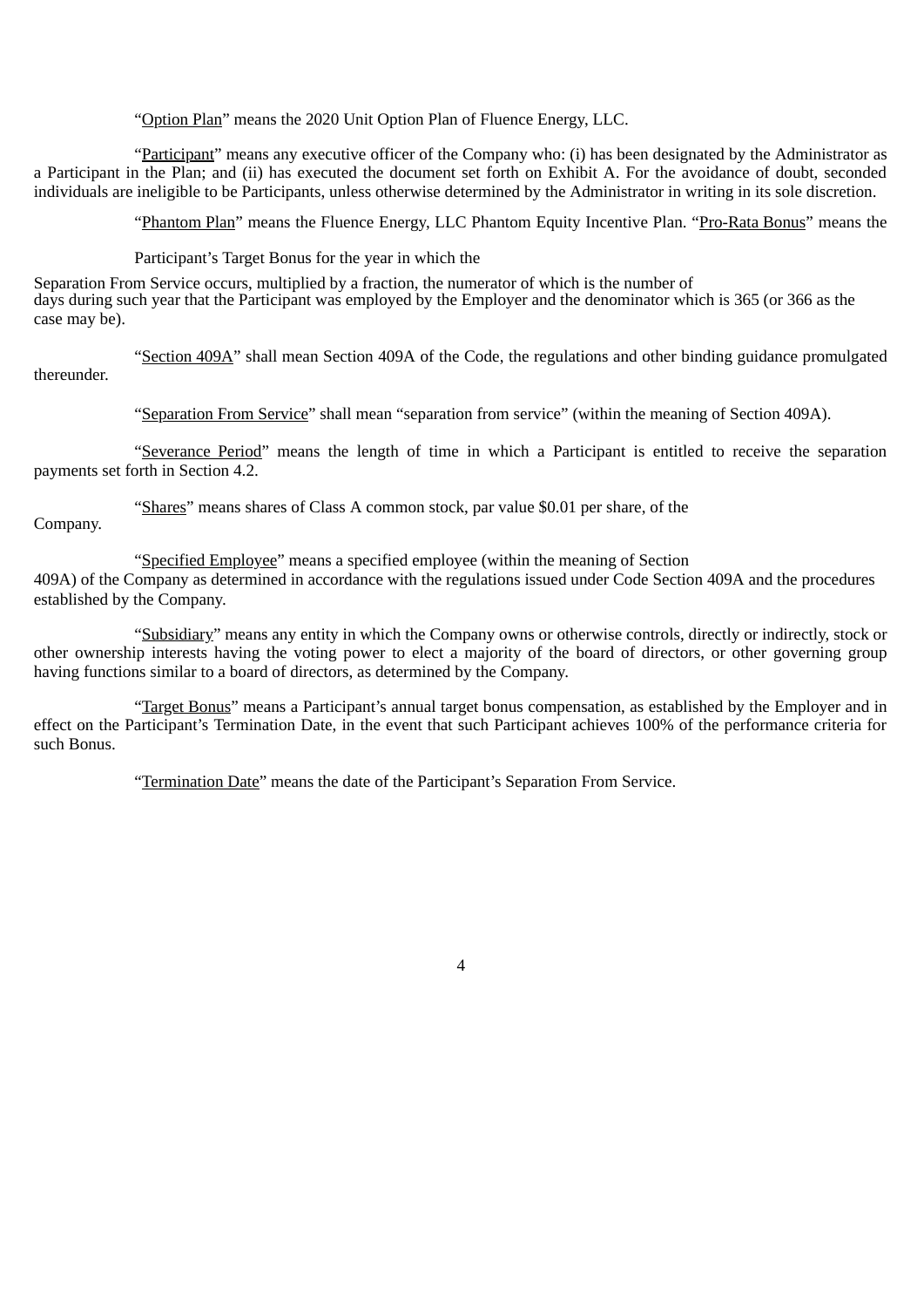## **ARTICLE II PARTICIPATION AND ELIGIBILITY**

## 2.1 Eligibility.

A Participant shall, upon execution of the release in the form specified in Article III of this Plan in the time and manner set forth in Section 3.1 of the Plan, be eligible for the severance benefits provided under Article IV of this Plan if such Participant's Separation From Service is by reason of an Involuntary Termination or Good Reason Termination, as applicable. A Participant who fails to execute the release in the time and manner set forth in Section 3.1 or who subsequently revokes execution of the release in accordance with its terms shall not be entitled to receive the severance benefits under this Plan.

## 2.2 Sale of Business Rule.

Except to the extent a Participant's Separation From Service qualifies as a Good Reason Termination, a Participant shall not be eligible for benefits under the Plan if the Participant's Separation From Service is in connection with the sale of the stock or other ownership interests of the Employer or other related entity, or the sale, lease, or other transfer of the assets, products, services or operations of the Employer or other related entity to a third party if either of the following occurs:

- The Participant is employed by the third party or an affiliate thereof immediately following the sale, transfer or lease; or
- The Employer terminates the employment of a Participant who did not accept an offer of employment from the third party or an affiliate thereof when the third party or affiliate thereof offered a compensation and benefits package that was, in the aggregate, substantially comparable to the compensation and benefits provided by the Employer immediately prior to such sale, transfer or lease; provided that such Participant was not required to relocate to a work site location that is located greater than 50 miles from the Participant's then- assigned work site of the Employer.

Notwithstanding the foregoing, this Section 2.2 shall not apply if a Participant's Separation From Service occurs in connection with a Change of Control and, as such, any such Separation From Service will not be an Ineligible Termination solely on the basis of the Sale of Business Rule.

## **ARTICLE III RELEASE**

3.1 Release.

Notwithstanding anything in this Plan to the contrary, no benefits of any sort or nature (other than as provided in Section 3.2) shall be due or paid under this Plan to any Participant unless the Participant executes a written release and covenant not to sue, in form and substance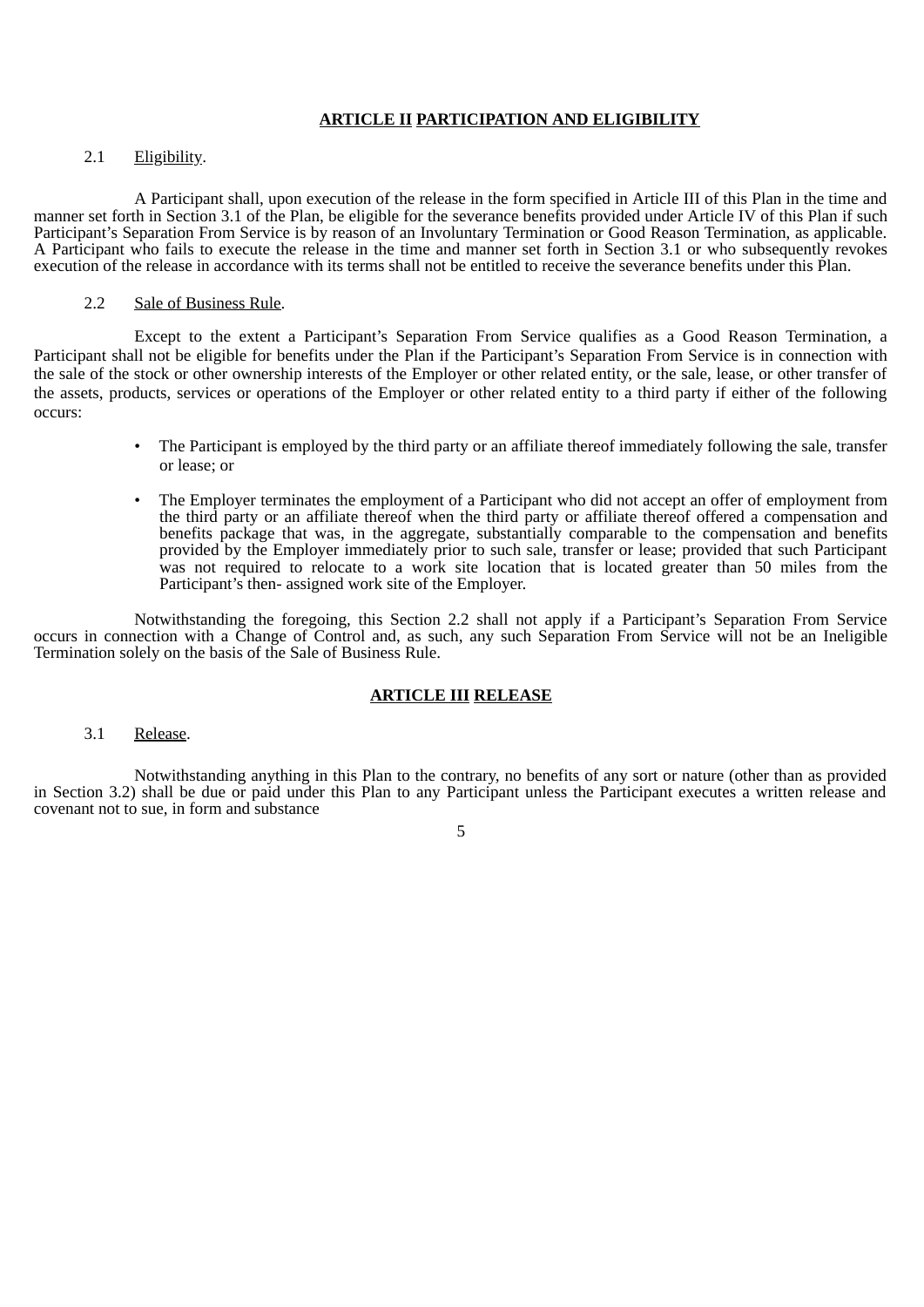satisfactory to the Employer, in its sole discretion, and does not thereafter revoke such release, in each case, within the time stated in the release; provided, however, that in all cases such release must become final, binding and irrevocable within sixty (60) days following the Participant's Termination Date. The written release shall waive any and all claims against the Employer and all related parties including, but not limited to, claims arising out of the Participant's service for the Employer and the Participant's termination of service. At the sole discretion of the Employer, the release also may include such noncompetition, nonsolicitation and nondisclosure provisions as the Employer considers necessary or appropriate, which would be in addition to the Restrictive Covenants Agreement (as defined below).

#### 3.2 Outplacement Services.

Notwithstanding Section 3.1, the outplacement services set forth under Section 4.4 herein may or may not be provided, at the discretion of the Employer, to a Participant prior to the execution of a release under this Plan. In the event such Participant does not execute, or executes and then revokes such release, the Participant shall be solely responsible for the costs of such outplacement services.

#### **ARTICLE IV SEVERANCE BENEFITS**

### 4.1 Severance Benefits.

In the event of an Involuntarily Termination or Good Reason Termination, the applicable Participant shall be eligible for the severance payments and benefits described in this Article IV, subject to the terms of the Plan (including Article III). For the avoidance of doubt, in the event of any other termination of service, the Participant shall not be entitled to any severance payments or benefits under Article IV or otherwise, except as required by law.

#### 4.2 Separation Payment.

4.2.1 In the event of an Involuntarily Termination or Good Reason Termination, the applicable Participant shall be entitled to receive a cash separation payment in an amount as described in the Benefit Schedule (the "Separation Payment").

4.2.2 To the extent an Involuntary Termination or Good Reason Termination occurs outside of the CIC Period, the Separation Payment shall be paid in substantially equal installments as salary continuation in accordance with the Employer's established payroll policies and practices over the same time period upon which the separation payment is based, which shall be set forth in the Benefit Schedule. The first installment of the Separation Payments will commence on the Employer's next normal pay date occurring after the date the Participant's release becomes final, binding and irrevocable, provided that, if the release period spans two calendar years, then the first installment of the Separation Payment (which installment shall include any installment of the Separation Payment that would have been paid to the Participant prior to such date absent the requirement to execute the release) will be paid on the first business day of the second calendar year if such date is later than the date on which such installment would otherwise have been paid pursuant to this Section 4.2.2 absent this proviso.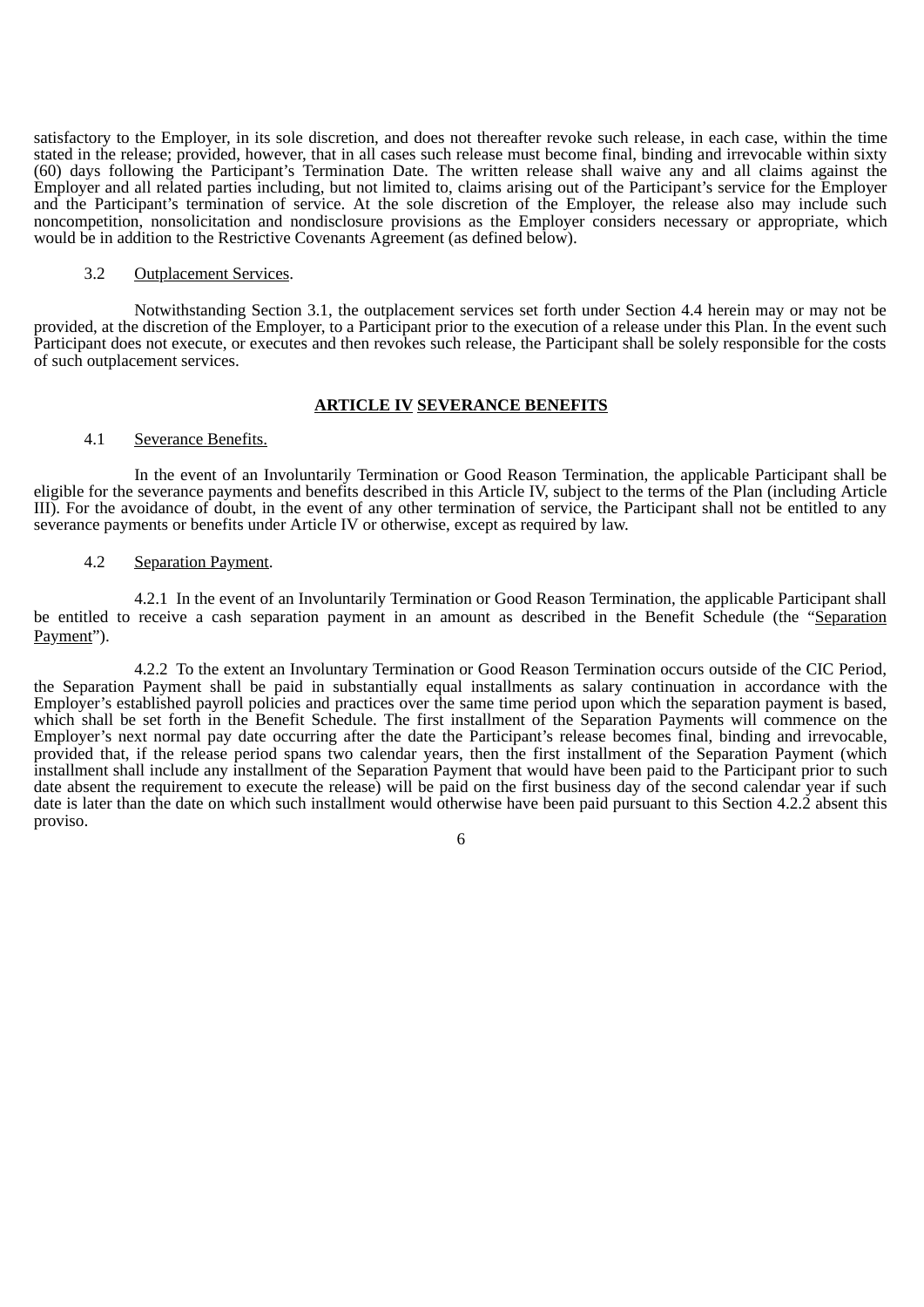4.2.3 To the extent an Involuntary Termination or Good Reason Termination occurs during the CIC Period, the Separation Payment shall be paid in lump sum on the Employer's first normal pay date occurring after the date the Participant's release becomes final, binding and irrevocable, provided that, if the release period spans two calendar years, then the Separation Payment will be paid on the first business day of the second calendar year if such date is later than the date on which such payment would otherwise have been paid pursuant to this Section 4.2.3 absent this proviso.

Subsidy for COBRA Coverage. In the event of an Involuntarily Termination or Good Reason Termination, if a Participant is eligible for (and timely and properly elects) COBRA Coverage, then the Employer shall directly pay or, at its election, reimburse the Participant for, an amount equal to the employer portion of COBRA premiums for the Participant and the Participant's covered eligible dependents (at the same benefit and coverage levels (including with respect to eligible dependents) as if Participant had remained employed and ) beginning in the calendar month following the calendar month in which the Termination Date occurs and continuing for the period set forth in the applicable Benefit Schedule (the "COBRA Coverage Subsidy" and such period the "Benefits Continuation Period"). Notwithstanding the foregoing, (a) if any plan pursuant to which such benefits are provided is not, or ceases prior to the expiration of the Benefits Continuation Period to be, exempt from the application of Section 409A of the Code under Treasury Regulation Section 1.409A-1(a)(5), or (b) the Employer is otherwise unable to continue to cover the Participant under its group health plans without penalty under applicable law (including without limitation, Section 2716 of the Public Health Service Act), then, in either case, an amount equal to each remaining Employer reimbursement shall thereafter be paid to the Participant in substantially equal installments over the Benefits Continuation Period (or the remaining portion thereof). The Benefits Continuation Period will run concurrently with the COBRA continuation period required under applicable law. However, following expiration of the Benefits Continuation Period, a Participant may, to the extent eligible, continue COBRA Coverage for the remainder of the COBRA continuation period, if any. For avoidance of doubt, the payment described in this Section 4.3 shall not apply solely with respect to the US Participant's eligible dependents unless the US Participant has COBRA Coverage. If a Participant does not have COBRA continuation rights as of his or her actual Termination Date, the Participant shall not be entitled to continuation coverage or cash in lieu thereof.

#### 4.4 Outplacement Services.

In the event of an Involuntarily Termination or Good Reason Termination, a Participant shall be eligible for such outplacement services that are substantially comparable to those typically provided to employees of the same job classification or level. The amount of outplacement services shall be determined by the Administrator, provided, that the maximum amount of outplacement services for each Participant shall be specified in the Benefit Schedule. Outplacement services may be provided by an independent agency or by the Employer. Notwithstanding the foregoing, the availability, duration, and appropriateness of outplacement services shall be determined by the Employer in its sole discretion; provided, however, that outplacement expenses must be reasonable, must be actually incurred by the Participant and may not extend beyond the December 31 of the second calendar year following the calendar year in which the Termination Date occurred (or such shorter period as specified by the Employer). Any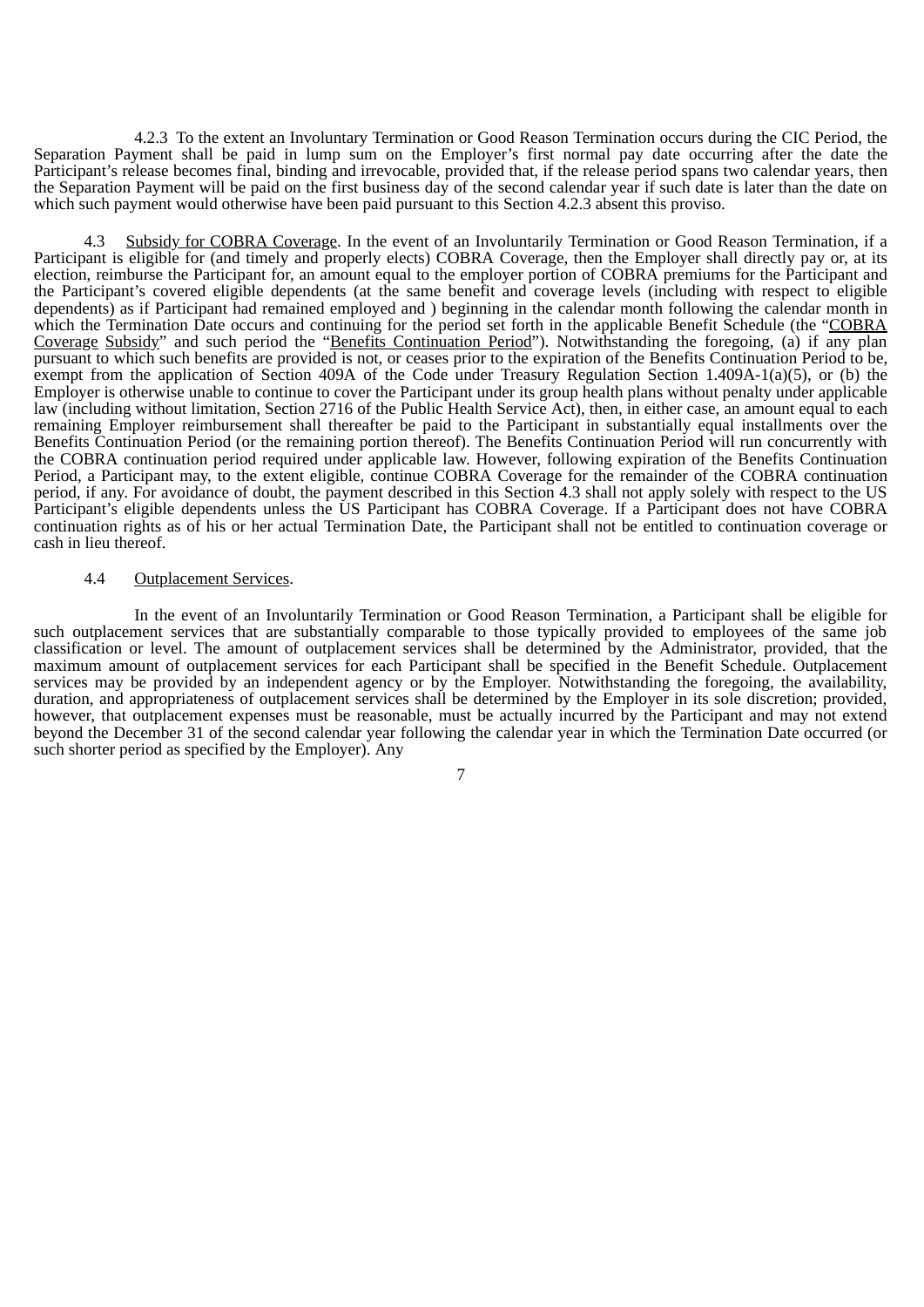such reimbursement shall be as soon as administratively feasible, but in no event later than December 31st of the third calendar year following the calendar year in which the Termination Date occurred. If a Participant has elected to not receive outplacement services, the Participant shall not be entitled to cash in lieu thereof. Post-termination outplacement benefits are intended to be excepted from Section 409A under the separation payment benefits exceptions as specified in Treas. Reg. § 1.409A-1(b)(9)(v)( $\overline{A}$ ).

4.5 Bonus Compensation. In the event of an Involuntarily Termination or Good Reason Termination:

4.5.1 Outside of the CIC Period, Participant will be eligible for (i) a prorated Target Bonus for the fiscal year of termination; and (ii) any accrued but unpaid Actual Bonus compensation for performance periods completed prior to the Date of Termination. The Pro-Rata Bonus specified in Section 4.5.1 will be prorated based on the amount of time the Participant was actively at work on a full-time basis in the calendar year in which the Participant's Termination Date falls, and will be paid within the applicable  $2\frac{1}{2}$  month period specified in Treas. Reg. § 1.409A-1(b)(4).

4.5.2 During CIC Period, a Participant will be eligible for (i) an amount equal to a prorated Target Bonus for the fiscal year of termination; and (ii) any accrued but unpaid Actual Bonus compensation for performance periods completed prior to the Date of Termination. The prorated Target Bonus specified in Section 4.5.2 will be prorated based on the amount of time the Participant was actively at work on a full-time basis in the calendar year in which the Participant's Termination Date falls, and will be paid within the applicable  $2\frac{1}{2}$  month period specified in Treas. Reg. § 1.409A-1(b)(4).

4.6 Equity and Equity-Based Compensation. In the event a Participant is Involuntarily Terminated or terminates employment for Good Reason:

4.6.1 Outside of the CIC Period, and such Separation of Service occurs at least one-year following the grant date of an LTI Award, the following provisions shall apply with respect to such LTI Award:

(a) Time-Based LTI Awards. Any unvested LTI Award subject to time- based vesting at the time of the Participant's Separation of Service shall become vested on a prorata basis (equal to the fraction, where (x) the numerator is the number of days that the Participant was continuously employed from the Grant Date through the date of such Separation From Service and

(y) the denominator of which is the number of days from the Grant Date through such specified vesting date, rounded upon to the next whole number). The Participant shall forfeit any LTI Awards subject to time-based vesting that remain unvested following such acceleration.

(b) Performance-Based LTI Awards. In the event a Participant's Separation of Service occurs during the final six months of the performance period of any unvested LTI Award subject to performance-based vesting (a "Performance Period"), any such unvested LTI Award shall become vested on a prorata basis (equal to the product of  $(x)$ ) the fraction, where (A) the numerator of which is the number of days that the Participant was continuously employed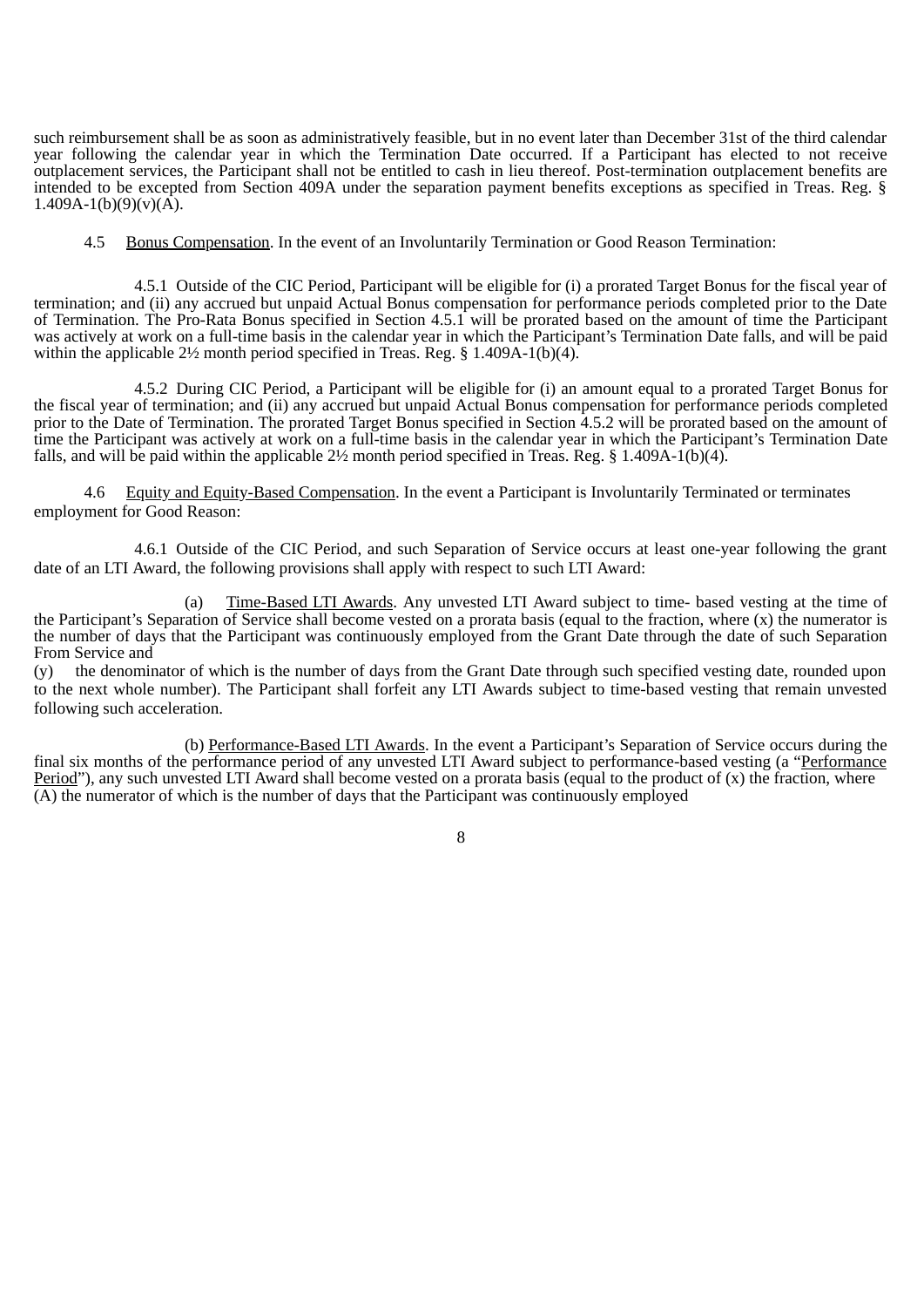from the first day of the Performance Period through the date of such Separation From Service and (B) the denominator of which is the number of days in the Performance Period and (y) the number of Shares or amount of cash under such LTI Award that could have become earned and vested at the close of the Performance Period based upon the Company's target performance of any performance criteria set forth in the LTI Award). The Participant shall forfeit any LTI Awards subject to performance-based vesting that remain unvested following such acceleration.

4.6.2 During the CIC Period, the following provisions shall apply with respect to such LTI Award:

(a) Replacement Award. An LTI Award shall not vest upon the occurrence of a Change in Control if the Participant receives a Replacement Award (as defined below) with respect to such LTI Award. A "Replacement Award" includes  $(\bar{x})$  an LTI Award that remains outstanding following the occurrence of a Change in Control or  $(y)$  an LTI Award provided to a Participant as a replacement, of an outstanding LTI Award (such replaced LTI Award, a "<u>Replaced Award</u>") in connection with a Change in Control that satisfies the following conditions, unless otherwise determined by the Administrator: (A) it has a value at least equal to the value of the Replaced Award; (B) it relates to publicly traded equity securities of the Company, its successor in the Change in Control or another entity that is affiliated with the Company or its successor following the Change in Control; (C) its other terms and conditions are not substantially less favorable to the Participant in the aggregate than the terms and conditions of the Replaced Award (including the provisions that would apply in the event of a subsequent change in control); and (D) in the event of an Involuntary Termination or a Good Reason Termination occurring during the three months prior to or twelve months following such Change in Control, to the extent not fully vested as of such Separation From Service, the Replacement Award shall become fully vested and (if applicable) exercisable and free of restrictions, as of the later of the Termination Date or the date of the Change in Control. Subject to compliance with Section 409A, such Replacement Awards shall be paid in accordance with the original terms of the Replaced Award, provided that, the Administrator has the authority to pay the Replacement Award in cash, even if such Replaced Award is payable in Shares, by its original terms.

(b) No Replacement Award. To the extent that a Replacement Award is not provided to the Participant, upon the occurrence of a Change in Control, (x) any unvested time- based LTI Awards shall become fully vested and immediately exercisable, as applicable, and shall be settled in full by a payment equal to the Fair Market Value of the Shares underlying the LTI Awards, which shall be paid either in cash or, in the discretion of the Administrator, in whole or in part in Shares; and (y) any unvested performance-based LTI Awards shall vest assuming the performance criteria of such LTI Awards were achieved for the entire Performance Period, at the target performance through the date of the Change in Control, as determined by the Administrator in its sole discretion. The vesting of such LTI Awards shall occur on the effective date of the Change in Control. Subject to compliance with Section 409A, the payment of such LTI Awards shall be made within thirty days following the effective date of the Change in Control, less any applicable exercise or strike price and withholding taxes, provided that, the Administrator has the authority to pay the LTI Award in cash, even if such LTI Award is payable in Shares by its original terms.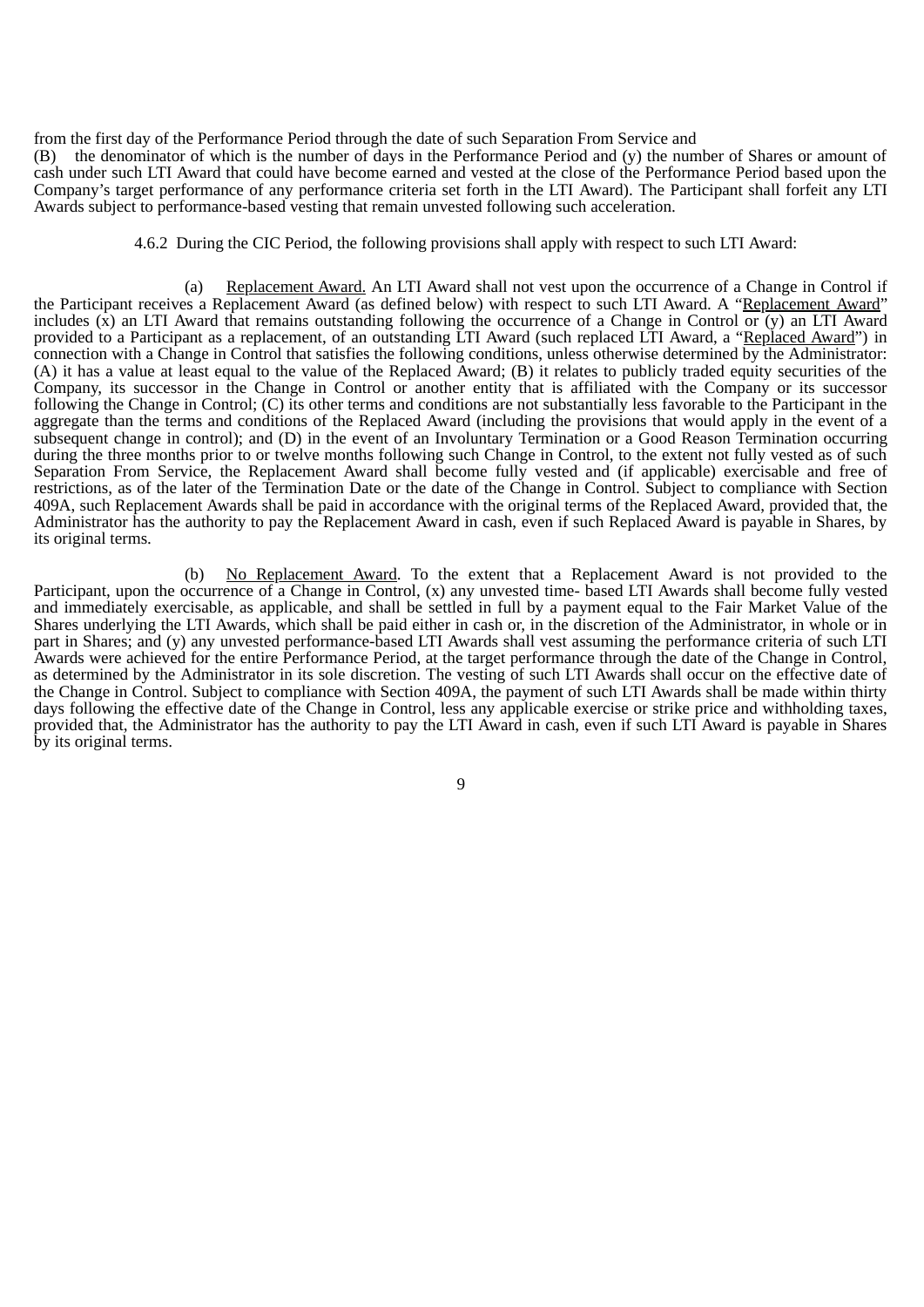4.6.3 Notwithstanding the foregoing, if the Fair Market Value of a Share subject to a stock option or stock appreciation right, as determined by the terms of the Change in Control transaction, does not exceed the exercise price of the stock option or stock appreciation right, such stock option or stock appreciation right may be cancelled without the issuance of a Replacement Award, and the Company shall have no further obligations with respect to such stock option or stock appreciation right.

4.6.4 If a Participant's employment terminates for any other reason not set forth in this Section 4.6, the terms and conditions for termination of employment as defined in the applicable LTI Plan and award agreements of the LTI Awards shall control.

## **ARTICLE V PLAN ADMINISTRATION**

#### 5.1 Operation of the Plan.

The Administrator is the named fiduciary of the Plan. The Administrator may delegate any and all of its powers and responsibilities hereunder or appoint agents to carry out such responsibilities, and any such delegation or appointment may be rescinded at any time. The Administrator shall establish the terms and conditions under which any such agents serve. The Administrator shall have the full and absolute authority to employ and rely on such legal counsel, actuaries and accountants (which may also be those of the Company or a Subsidiary) as it may deem advisable to assist in the administration of the Plan.

#### 5.2 Administration of the Plan.

To the extent that the Administrator, in its sole discretion, deems necessary or desirable, the Administrator may establish rules for the administration of the Plan, prescribe appropriate forms, and adopt procedures for handling claims and the denial of claims. The Administrator shall have the exclusive authority and discretion to interpret, construe, and administer the provisions of the Plan and to decide all questions concerning the Plan and its administration. Without limiting the foregoing, the Administrator shall have the authority to determine eligibility for, and the amount of any benefits due to, a Participant in accordance with this Plan and the applicable Benefit Schedule, and, in connection with the foregoing, to make factual determinations, correct deficiencies, and supply omissions, including resolving any ambiguity or uncertainty arising under or existing in the terms and provisions of the Plan or any Benefit Schedule. Any and all such determinations of the Administrator shall be final, conclusive, and binding on the Employer, the Participant, and any and all interested parties. If challenged in a legal proceeding, the Administrator's interpretations and determinations will be reviewed under the most deferential abuse of discretion standard of review.

#### 5.3 Funding.

The Plan shall be unfunded and all payments hereunder and expenses incurred in connection with this Plan shall be paid from the general assets of the Employer. Benefits will be paid directly by the Employer employing the Participant.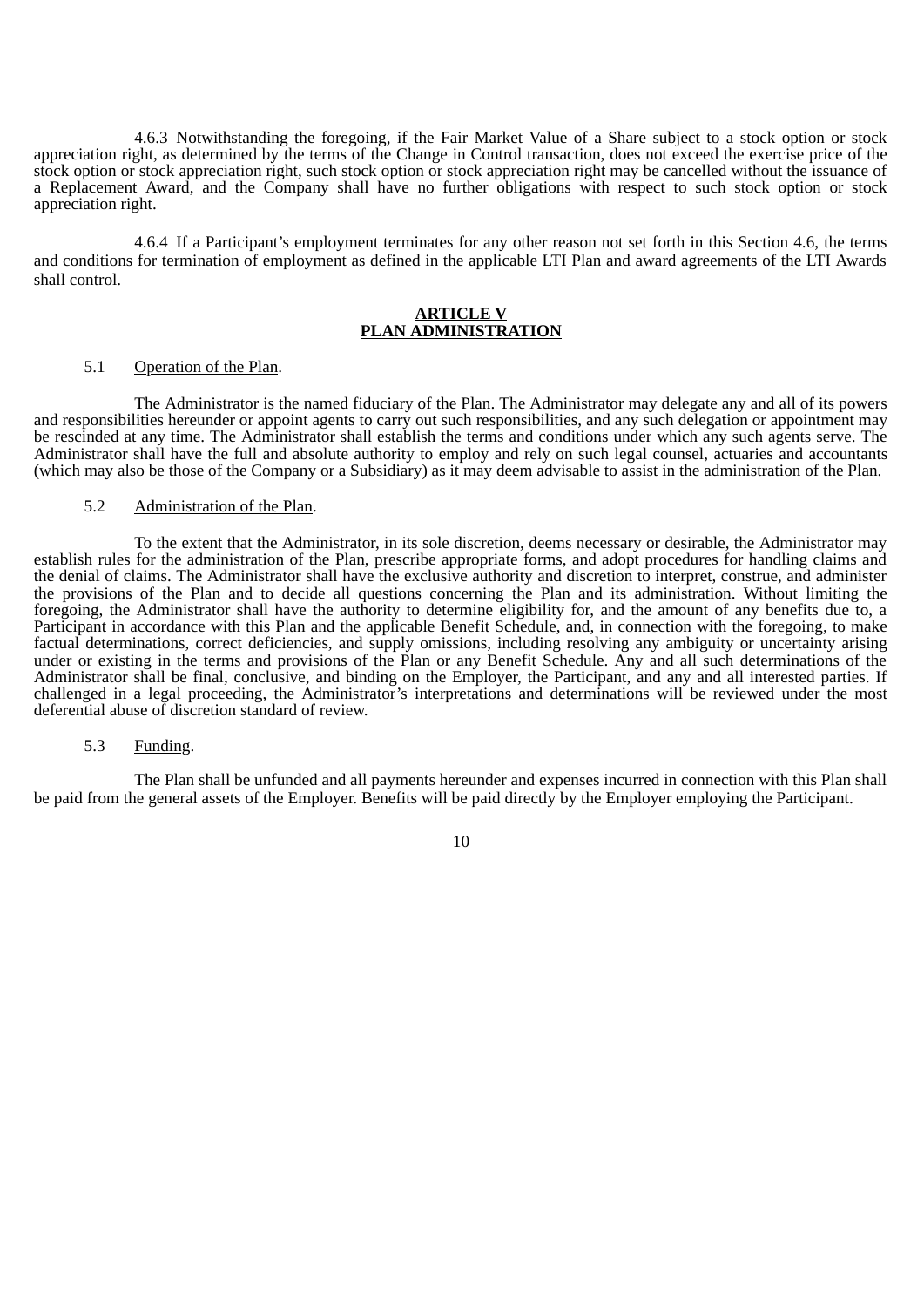#### 5.1 Code Section 409A.

5.4.1 Notwithstanding any provision of the Plan to the contrary, if any benefit provided under this Plan is subject to the provisions of Section 409A of the Code and the regulations issued thereunder, the provisions of the Plan will be administered, interpreted and construed in a manner necessary to comply with Section 409A or an exception thereto (or disregarded to the extent such provision cannot be so administered, interpreted, or construed). With respect to payments subject to Section 409A of the Code: (i) it is intended that payments events authorized under the Plan qualify as permissible payment events for purposes of Section 409A of the Code; and (ii) the Company and each Employer reserve the right to accelerate or defer any payment to the extent permitted and consistent with Section 409A. Notwithstanding any provision of the Plan to the contrary, in no event shall the Administrator, the Company, an Employer, or Subsidiary (or their employees, officers, directors or affiliates) have any liability to any Participant (or any other person) due to the failure of the Plan to satisfy the requirements of Section 409A or any other applicable law. Notwithstanding anything in the Plan to the contrary, the Administrator may (but is not obligated to), without a Participant's consent, amend this Plan, adopt policies and procedures, or take any other actions (including amendments, policies, procedures and retroactive actions) as are necessary or appropriate to preserve the intended tax treatment of any benefits provided under this Plan, including any such actions intended to (A) exempt this Plan from Section 409A, or (B) comply with Section 409A, including regulations, guidance, compliance programs and other interpretative authority that may be issued after the Effective Date.

5.4.2 To the extent necessary to avoid taxes under Section 409A: (i) the right to the Separation Payment shall be treated as the right to a series of separate and distinct payments; and (ii) a payment shall be treated as made on the scheduled payment date if such payment is made at such date or a later date in the same calendar year or, if later, by the 15th day of the third calendar month following the scheduled payment date. A Participant shall have no right to designate the date of any payment under the Plan. For purposes of the Plan, each Separation Payment is intended to be excepted from Section 409A to the maximum extent provided under Section 409A as follows:

(i) each Separation Payment that is scheduled to be made on or before March 15th of the calendar year following the calendar year containing the Termination Date is intended to be excepted under the short-term deferral exception as specified in Treas. Reg. § 1.409A-1(b)(4); and (ii) each Separation Payment that is not otherwise excepted under the short-term deferral exception is intended to be excepted under the involuntary pay exception as specified in Treas. Reg. § 1.409A- 1(b)(9)(iii).

5.4.3 Notwithstanding any contrary provision in the Plan, any payment(s) of "nonqualified deferred compensation" required to be made under an Award to a "specified employee" (as defined under Section 409A and as the Administrator determines) due to his or her "separation from service" will, to the extent necessary to avoid taxes under Section 409A(a)(2)(B)(i) of the Code, be delayed for the six-month period immediately following such "separation from service" (or, if earlier, until the specified employee's death) and will instead be paid on the day immediately following such six-month period or as soon as administratively practicable thereafter (without interest). Any payments of "nonqualified deferred compensation"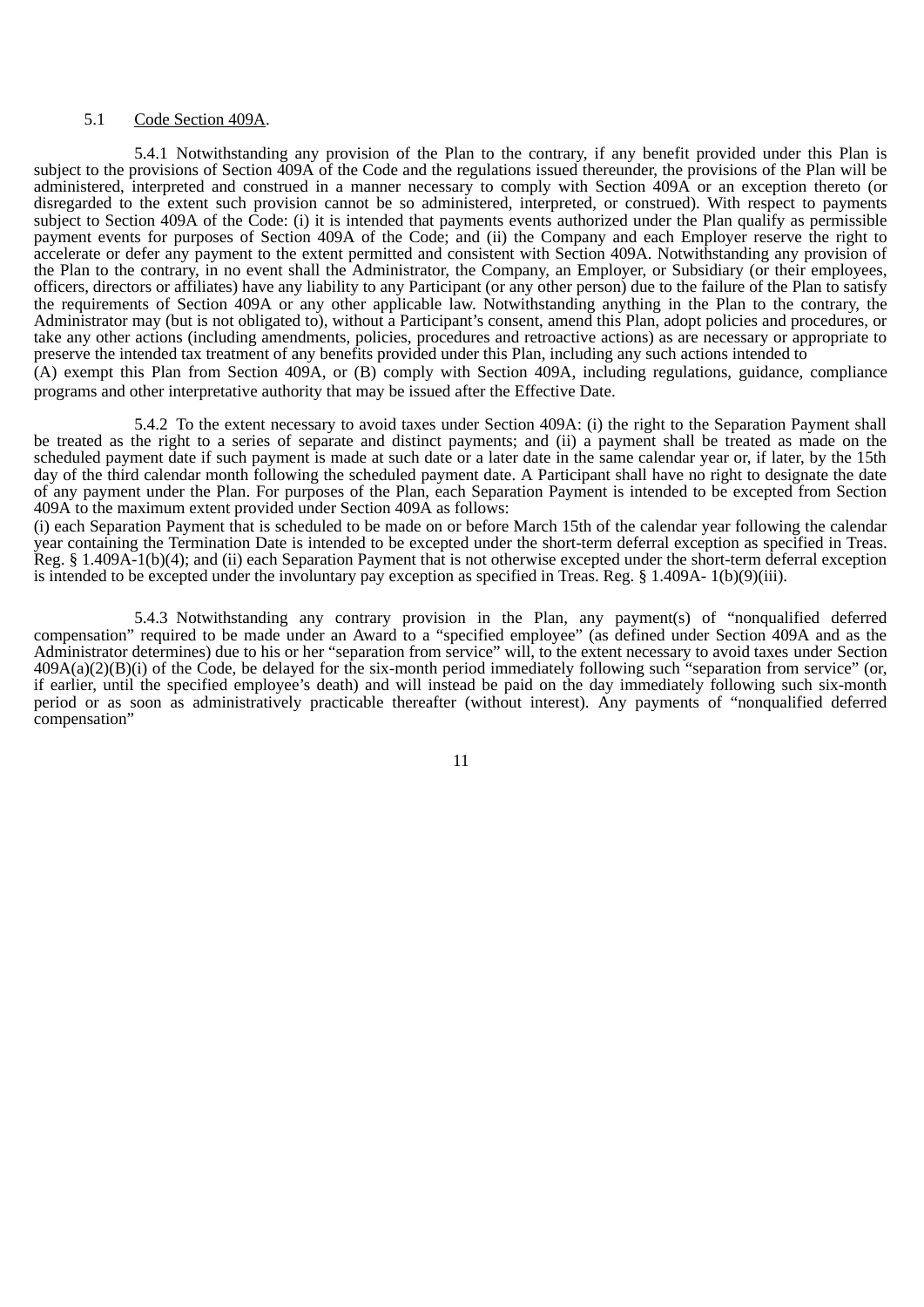payable under this Plan payable more than six months following the Participant's "separation from service" will be paid at the time or times the payments are otherwise scheduled to be made.

### **ARTICLE VI CLAIMS**

### 6.1 General.

A Participant who believes that he or she is entitled to benefits under the Plan and has not received them should submit a written claim with the Administrator. Any claim for benefits must be made within six months of the Participant's Termination Date, or the Participant will be forever barred from pursuing a claim. For purposes of this Article VI, a Participant making a claim for benefits under the Plan or their authorized representative shall be referred to as a "claimant." The claimant shall file the claim with and in the manner prescribed by the Administrator. The Administrator shall make the initial determination concerning rights to and amount of benefits payable under this Plan. No benefit will be payable under the Plan except as determined payable by the Administrator in its sole discretion. The Administrator shall have the right to delegate its duties under this Article, and all references to the Administrator shall be a reference to any such delegate, as well.

## 6.2 Claim Evaluation.

A properly filed claim will be evaluated and the claimant will be notified of the approval or the denial of the claim within a reasonable period of time, not to exceed ninety (90) days after the receipt of the claim, unless special circumstances require an extension of time for processing. Written notice of the extension will be furnished to the claimant prior to the expiration of the initial ninety-day (90-day) period, and will specify the special circumstances requiring an extension and the date by which a decision will be reached.

#### 6.3 Notice of Disposition.

A claimant will be given a written or electronic notice of the Administrator's decision in which the claimant will be advised as to whether the claim is granted or denied, in whole or in part. If a claim is denied, in whole or in part the notice will set forth, in a manner to be understood by the Claimant, : (i) the specific reasons for the denial; (ii) references to pertinent Plan provisions upon which the denial is based; (iii) a description of any additional material or information necessary to perfect the claim and an explanation of why such material or information is necessary; and (iv) and the time limits applicable to such procedures, including a statement of the Claimant's right to bring an action under Section 502(a) of ERISA after receiving a final adverse benefit determination upon appeal.

## 6.4 Appeals.

If a claim is denied, in whole or in part, the claimant may appeal an initial adverse benefit determination by submitting a written appeal to the Administrator within 60 days of receiving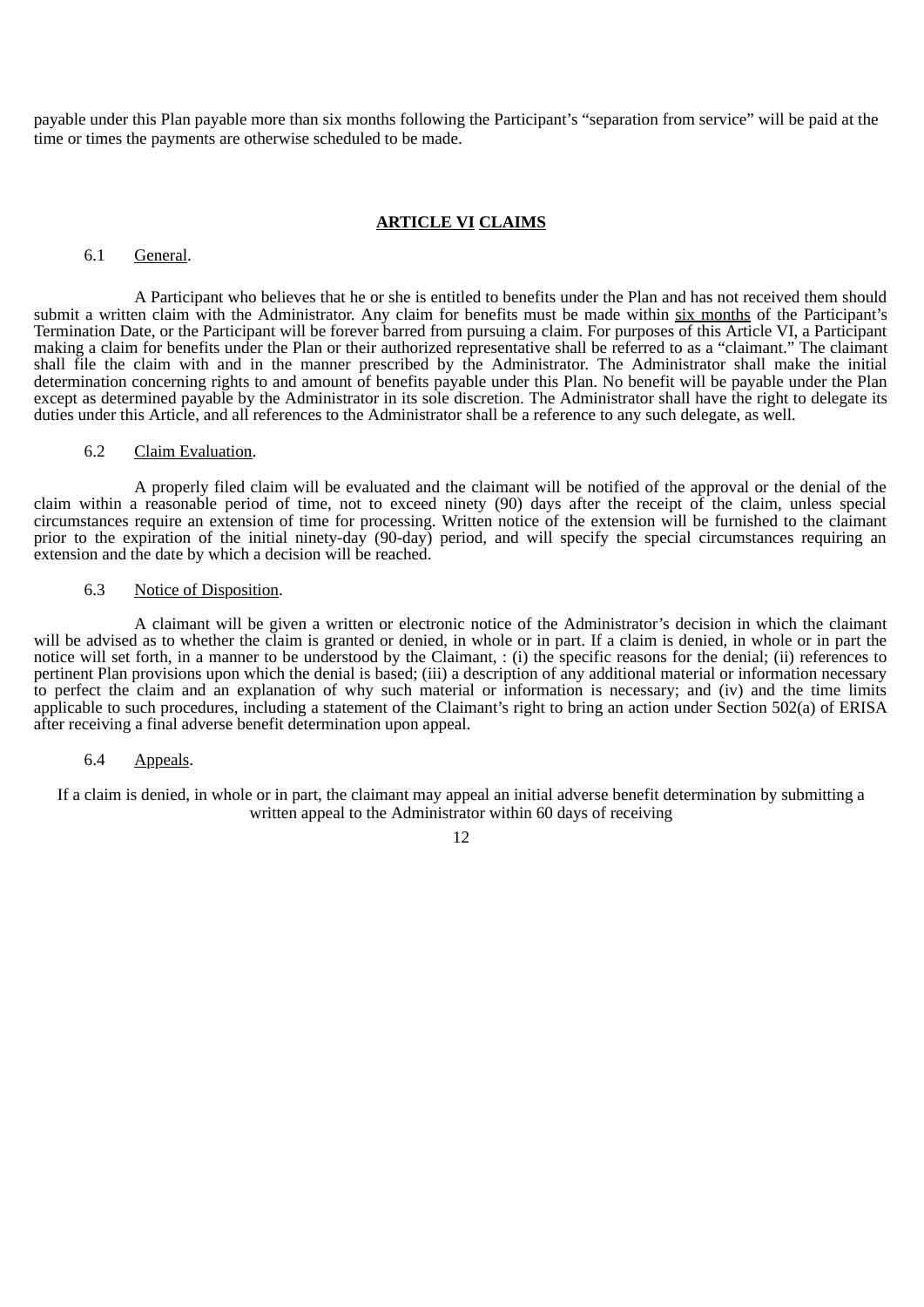notice of the denial of the claim, subject to the temporary COVID-19 extension of deadlines. The claimant:

- i. may submit written comments, documents, records and other information relating to the claim for benefits;
- ii. will be provided, upon request and without charge, reasonable access to and copies of all documents, records and other information relevant to the claimant's claim for benefits; and
- iii. will receive a review that takes into account all comments, documents, records and other information submitted by the claimant relating to the appeal, without regard to whether such information was submitted or considered in the initial benefit determination.

The Employee Benefits Security Administration, Department of Labor, Internal Revenue Service and Department of the Treasury (the "*Agencies*") issued COVID-19-related relief to temporarily extend the deadlines to file ERISA claims and appeals. Under this relief, the period from March 1, 2020 until sixty (60) days after the announced end of the national emergency (or such other date announced by the Agencies) will be disregarded in determining the deadlines for a claimant to file claims and appeals under this Plan, provided, however, that no more than one year will be disregarded in determining a given deadline.

The Administrator will conduct a full and fair review of the claim and the initial adverse benefit determination. A determination on the appeal by the Administrator will be made within a reasonable period of time, but not later than sixty (60) days after an appeal is received, unless special circumstances require an extension of time for reviewing the appeal, in which case the claimant will be given written notice within the initial sixty-day (60-day) period specifying the reasons for the extension and when the review will be completed (provided the review will be completed within one hundred and twenty (120) days after the date the appeal was filed). In pursuing such appeal the claimant:

- i. will be provided, upon request and without charge, reasonable access to and copies of all documents, records and other information relevant to the claimant's claim for benefits;
- ii. may submit written comments, documents, records and other information relating to the claim; and
- iii. will receive a review that takes into account all comments, documents, records and other information submitted by the claimant relating to the appeal, without regard to whether such information was submitted or considered in the initial benefit determination.

The Administrator shall provide the claimant with written or electronic notification of its benefit determination on review. In the case of an adverse benefit determination, the notice shall set forth, in a manner intended to be understood by the claimant: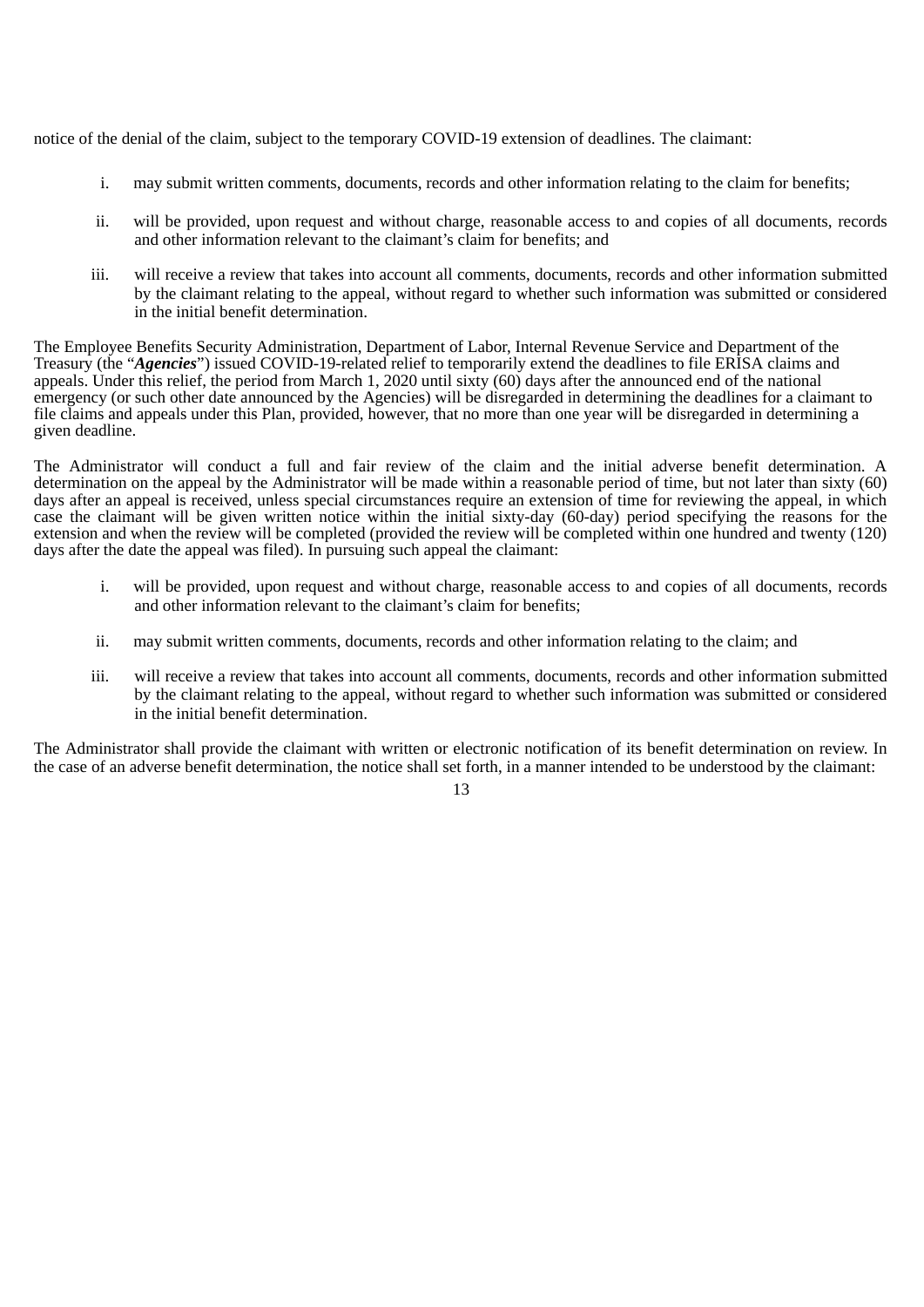- i. the specific reason or reasons for the adverse benefit determination;
- ii. reference to the specific Plan provisions on which the adverse benefit determination is based;
- iii. a statement that the claimant is entitled to receive, upon request and without charge, reasonable access to, and copies of, all documents, records and other information relevant to the claim for benefits; and
- iv. a statement of the employee's right to bring an action under Section 502(a) of ERISA.

A decision on appeal will be final and binding on all persons for all purposes. If a claimant's claim for benefits is denied in whole or in part, the claimant may file suit in a state or federal court. The claimant may file suit in a state or federal court only if the claimant has exhausted this claims procedure. Failure to do so will cause a denial of benefits to be final and binding and preclude the claimant from filing suit with respect to the claim. If any such state or federal judicial or administrative proceeding is undertaken, the evidence presented will be strictly limited to the evidence timely presented to the Administrator. In addition, any such state or federal judicial or administrative proceeding must be filed within twelve (12) months after the Administrator's final decision.

6.5 Address. The address of the Administrator is:

Senior Vice President, General Counsel & Secretary 4601 Fairfax Drive, Suite 600 Arlington, Virginia 22203

*Any such state or federal judicial or administrative proceeding relating to this Plan shall only be brought in the Circuit Court for Arlington County, Virginia or in the United States District Court for the Eastern District of Virginia, Alexandria Division. If any such action or proceeding is brought in any other location, then the filing party expressly consents to the transfer of such action to the Circuit Court for Arlington County, Virginia or the United States District Court for the Eastern District of Virginia, Alexandria Division. Nothing in this clause shall be deemed to prevent any party from removing an action or proceeding to enforce or interpret this Plan from the Circuit Court for Arlington County, Virginia to the United States District Court for the Eastern District of Virginia, Alexandria Division.*

## **ARTICLE VII PLAN AMENDMENTS**

#### 7.1 Amendments; Section 409A.

The Board may, at any time and in its sole discretion, amend, modify or terminate the Plan, including any Benefit Schedule, as the Board, in its judgment shall deem necessary or advisable; provided, however, no such amendment, modification or termination adopted on or after a Change in Control shall be effective until the end of the CIC Period, without the express written consent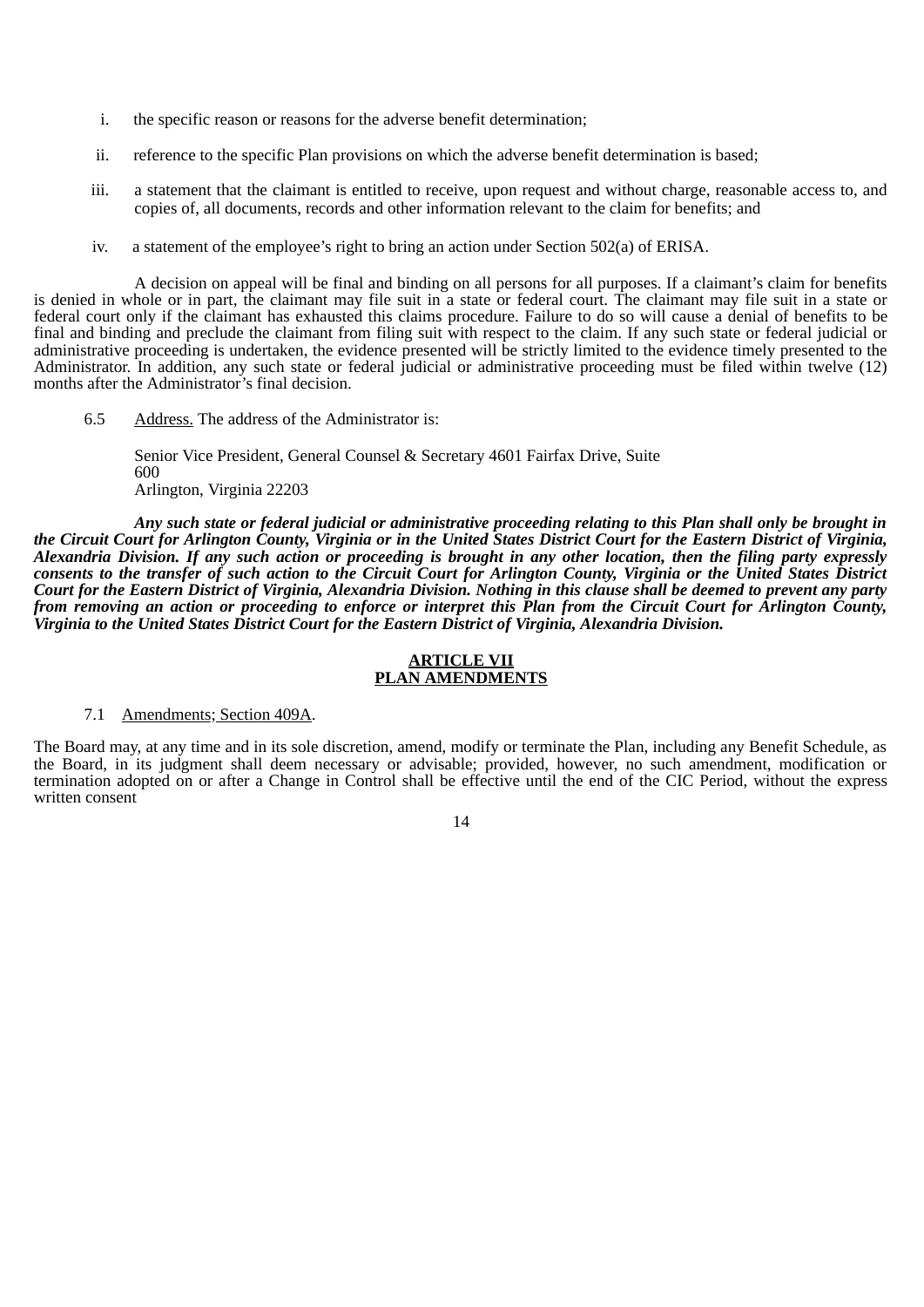of the affected Participant(s). Notwithstanding the foregoing or any provision of the Plan to the contrary, the Board may at any time (in its sole discretion and without the consent of any Participant) modify, amend or terminate any or all of the provisions of this Plan or take any other action, to the extent necessary or advisable, to conform the provisions of the Plan with Section 409A of the Code, the regulations issued thereunder or an exception thereto, regardless of whether such modification, amendment or termination of this Plan or other action shall adversely affect the rights of a Participant under the Plan. Termination of this Plan shall not be a payment event under the Plan unless otherwise permitted under Section 409A of the Code.

### **ARTICLE VIII RESTRICTIVE COVENANTS**

8.1 Restrictive Covenants. The Participant acknowledges and agrees that he or she will be subject to the restrictive covenants and other obligations pursuant to a Confidentiality and Restrictive Covenant Agreement in the form attached hereto as Exhibit B (the "Restrictive Covenant Agreement"). Notwithstanding anything to the contrary herein (but without limiting any rights and remedies of the Employer or any its affiliate as set forth in the Restrictive Covenant Agreement), the Administrator may cancel any entitlements, or require repayment of benefits previously received under the term of this Plan if the Participant, without the consent of the Employer, has engaged in or engages in activity that is in violation of any noncompetition, non- solicitation, non-disparagement or non-disclosure covenant or agreement with the Employer or any of its affiliates (including, without limitation, those set forth on the Restrictive Covenant Agreement), as determined by the Administrator.

### **ARTICLE IX MISCELLANEOUS**

#### 9.1 Plan Document.

To the extent any other written or oral communication to a Participant conflicts with this Plan, the Plan document shall control.

9.2 Provisions for Foreign Participants. The Administrator may modify any entitlements under the Plan granted to Participants who are foreign nationals or employed outside the United States (such Participants, "Non-U.S. Participants") or establish subplans or procedures under the Plan to address differences in laws, rules, regulations or customs of such foreign jurisdictions with respect to tax, securities, currency, employee benefit or other matters. Non-U.S. Participants shall be entitled to receive any severance payments provided under his or her respective foreign jurisdictions and the benefits under this Plan, provided that, such entitlements do not result in a duplication of benefits.

#### 9.3 **Impact on Other Benefits.**

Except as otherwise provided herein, any amounts paid to a Participant under this Plan shall have no effect on the Participant's rights or benefits under any other employee benefit plan sponsored by the Employer; provided, however, that in no event shall any Participant be entitled to any payment or benefit under the Plan which duplicates a payment or benefit received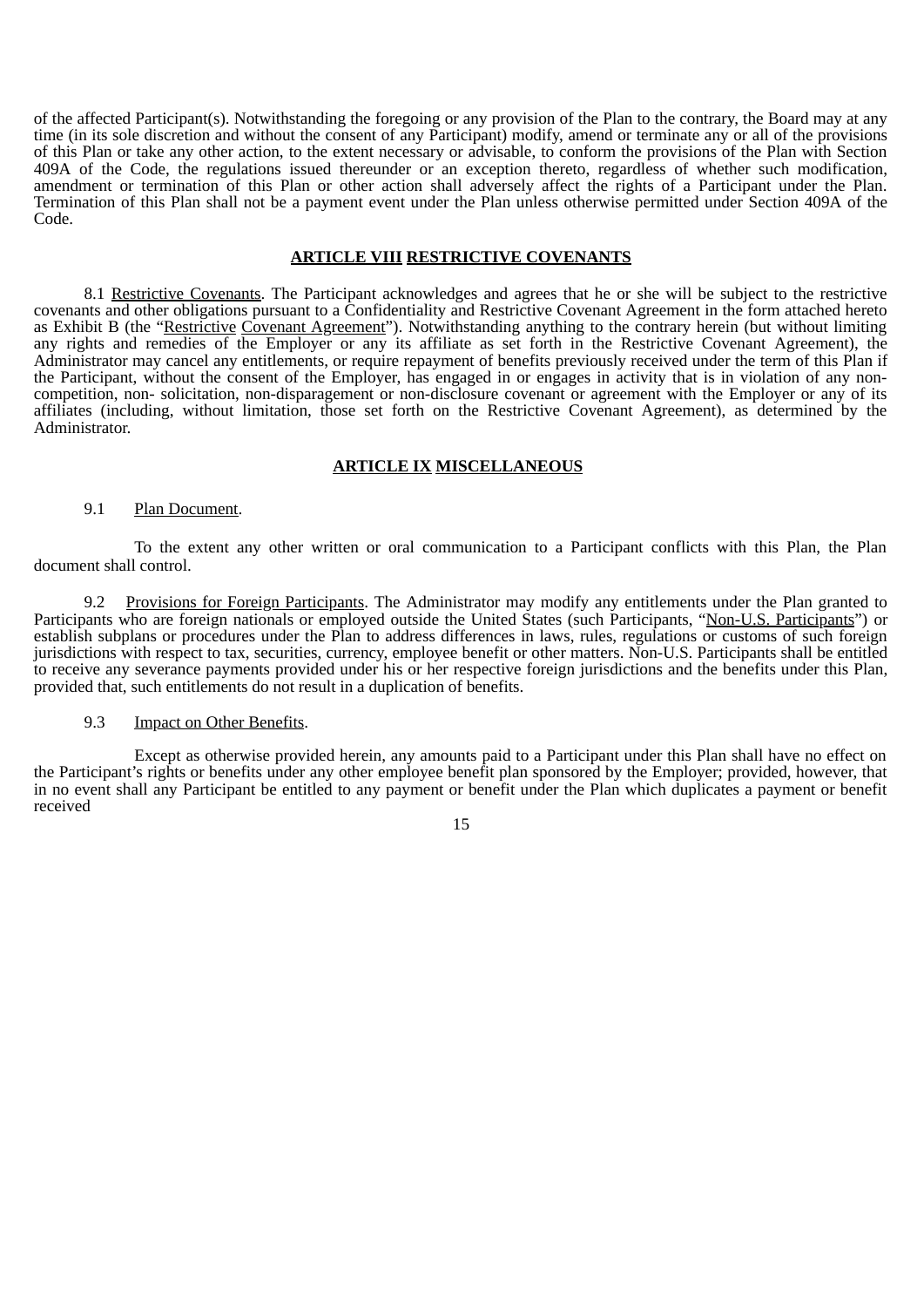or receivable by the Participant under any severance plan, policy, guideline, arrangement, agreement, letter and/or other communication, whether formal or informal, written or oral sponsored by the Employer or an affiliate thereof and/or entered into by any representative of the Employer and/or any affiliate thereof. Further, any such amounts shall not be used to determine eligibility for or the amount of any benefit under any employee benefit plan, policy, or arrangement sponsored by the Employer or any affiliate thereof.

## 9.4 Tax Withholding and Excise Tax Reduction (Best of Net) Provision.

The Employer shall have the right to withhold from any benefits payable under the Plan or any other wages payable to a Participant an amount sufficient to satisfy U.S. federal, state and local, and non-U.S. tax withholding requirements, if any, arising from or in connection with the Participant's receipt of benefits under the Plan.

(b) Notwithstanding anything to the contrary herein or in any documentation relating to the Participant's LTI Awards or other compensation or benefits, if the Participant would otherwise become subject to the excise tax imposed by Section 4999 of the Code (the "Parachute Excise Tax"):

(c) The aggregate of all "parachute payments" (as such term is used under Section 280G of the Code), whether payable under this Plan or otherwise, shall be reduced to the largest amount that Participant can receive without being subject to the Parachute Excise Tax; provided, however, that such reduction shall be made if, and only if, the amount of all parachute payments after such reduction, net of all U.S. federal, state and local and non-U.S. income and employment taxes applicable thereto, is at least equal to the amount of parachute payments the Participant would be entitled to prior to such reduction, net of all U.S. federal, state and local and non-U.S. income and employment taxes applicable thereto and the Parachute Excise Tax. If such reduction is required, unless otherwise determined by the Administrator, the parachute payments shall be reduced in the following order: first, by reducing all cash payments under this Plan or otherwise, in the reverse order of payment; second, by reducing any performance-based equity awards (if any) the vesting of which is accelerated; third, by reducing any time-based equity awards (if any), the vesting of which is accelerated; and fourth, by reducing any non-cash benefits (if any).

(d) The computation of the amount of the required reduction, if any, shall be done by a reputable independent accounting or consulting firm with substantial experience with the Parachute Excise Tax selected by the Company and such computations shall be final, conclusive and binding on the applicable Participant. All of the fees and expenses of the accounting or consulting firm in performing the determinations referred to in this section shall be borne solely by the Company.

(e) If a Participant is subject to any tax imposed by any U.S. state or local or non-U.S. jurisdiction that has an effect similar to the Parachute Excise Tax, the payments to such Participant may be adjusted in a manner similar to that provided above.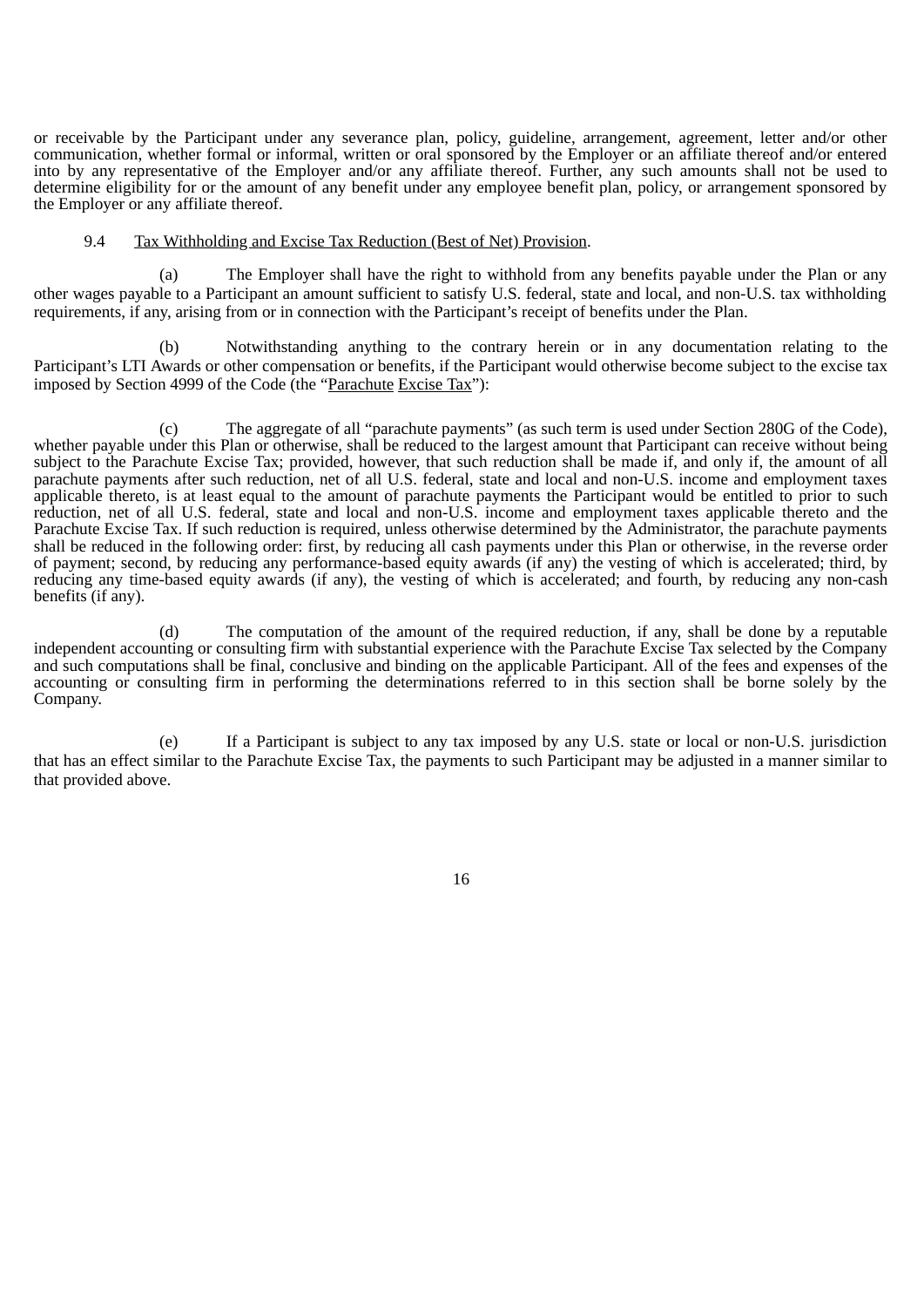## 9.5 No Employment or Service Rights.

Nothing contained in the Plan shall confer upon any employee any right with respect to continued employment with the Employer, nor shall the Plan interfere in any way with the right of the Employer to at any time reassign an employee to a different job, change the compensation of the employee or terminate the employee's employment for any reason.

## 9.6 Nontransferability.

Notwithstanding any other provision of this Plan to the contrary, the benefits payable under the Plan may not be subject to voluntary or involuntary anticipation, alienation, sale, transfer, assignment, pledge, encumbrance, attachment or garnishment by creditors of the Participant or such other person, other than pursuant to the laws of descent and distribution, without the consent of the Company.

## 9.7 Successors.

The Company and its affiliates shall use commercially reasonable efforts to require any successor (whether direct or indirect, by purchase, merger, consolidation or otherwise) to all or substantially all of the business or assets of the Company and its affiliates (taken as a whole) expressly to assume and agree to perform under the terms of the Plan in substantially the same manner and to substantially the same extent that the Company and its affiliates would be required to perform if no such succession had taken place (provided that such a requirement to perform which arises by operation of law shall be deemed to satisfy the requirements for such an express assumption and agreement), and in the event of such assumption the Company and its affiliates (as constituted prior to such succession) shall have no further obligation under or with respect to the Plan.

#### 9.8 **Headings and Captions.**

The headings and captions herein are provided for reference and convenience only. They shall not be considered as part of the Plan and shall not be employed in the construction of the Plan.

## 9.9 Gender and Number.

Where the context admits, words in any gender shall include any other gender, and, except where clearly indicated by the context, the singular shall include the plural and vice-versa.

#### 9.10 Nonalienation of Benefits.

None of the payments, benefits or rights of any Participant shall be subject to any claim of any creditor of any Participant and, in particular, to the fullest extent permitted by law, all such payments, benefits and rights shall be free from attachment, garnishment (if permitted under applicable law), trustee's process, or any other legal or equitable process available to any creditor of such Participant. No Participant shall have the right to alienate, anticipate, commute,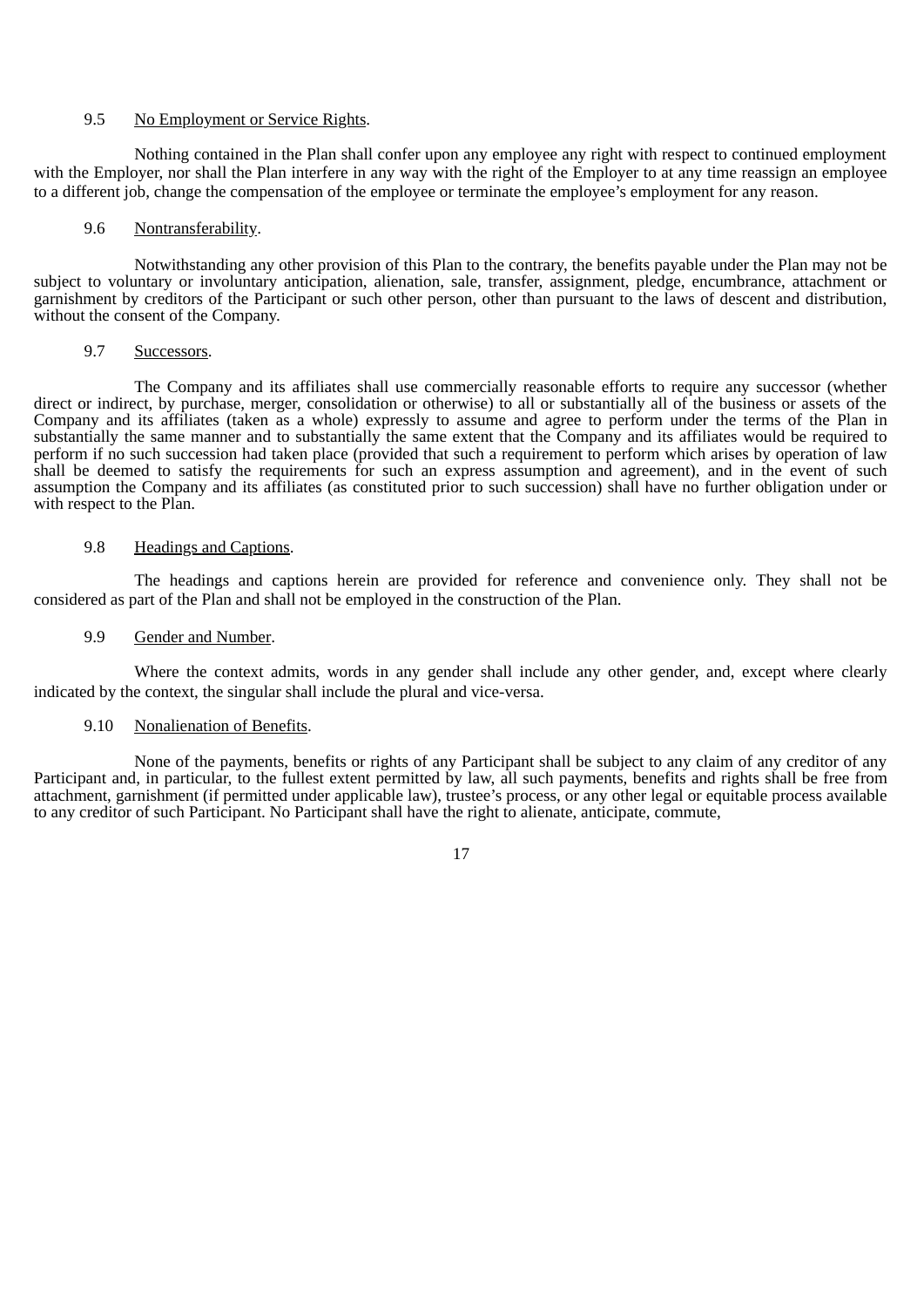plead, encumber or assign any of the benefits or payments that he or she may expect to receive under this Plan.

#### 9.11 Governing Law.

Except as otherwise preempted by the laws of the United States, this Plan shall be governed by and construed in accordance with the laws of the State of Delaware, without giving effect to its conflict of law provisions. If any provision of this Plan shall be held illegal or invalid for any reason, such determination shall not affect the remaining provisions of this Plan.

## 9.12 Clawback and Recoupment

All payments of severance benefits made under this Plan shall be subject to any other compensation deduction, cancellation, clawback or recoupment policies that are in effect from time to time, (whether in effect prior to, on or after the commencement of payment of severance benefits), or as may be required to be made pursuant to any applicable currently effective or subsequently adopted law, government regulation or stock exchange listing requirement or any policy adopted by the Company or a subsidiary or affiliate of the Company pursuant to any such law, government regulation or stock exchange listing requirement which provides for such deduction, cancellation, clawback or recovery. Without limiting the generality of the foregoing, such policies may require a Participant to repay any severance benefits previously received by him or her in the event that either the Participant breaches any post-employment restrictive covenants, or if it is determined after termination of employment that the Participant could have been terminated for Cause, and may also provide for any benefits payable under the Plan to be offset by any amounts previously paid to the Participant under any incentive plan that are required to be repaid pursuant to any such deduction, cancellation, clawback or recoupment policies. To the maximum extent permitted by applicable law, the Participant consents to any such offset, deduction, cancellation, clawback or recoupment.

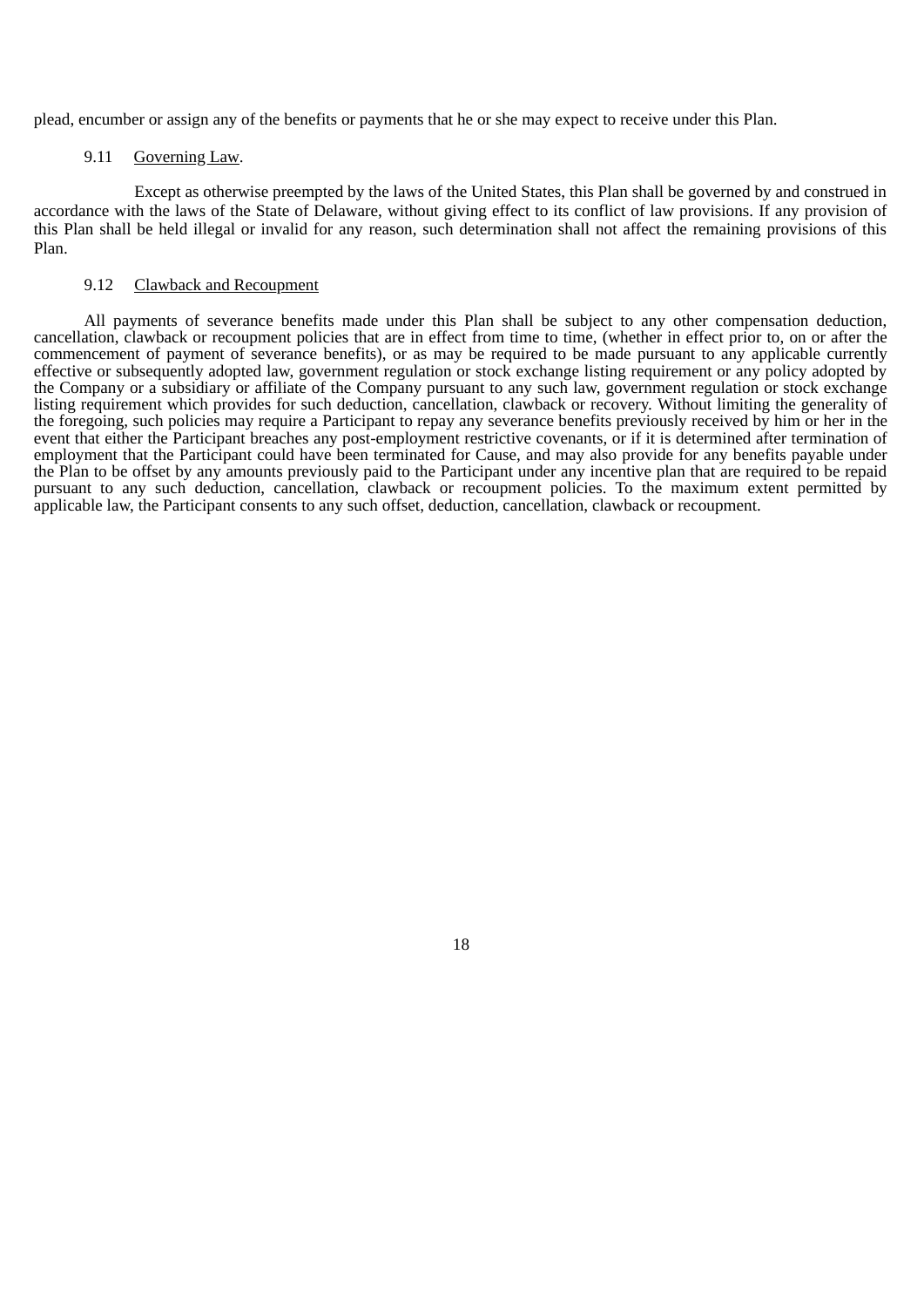The Fluence Energy, Inc. Executive Severance Plan has been duly executed by the undersigned on this  $7<sup>t</sup>$ day of February 2022. th

Fluence Energy, Inc. By: /s/ Frank Fuselier

Frank Fuselier Senior Vice President, General Counsel and Secretary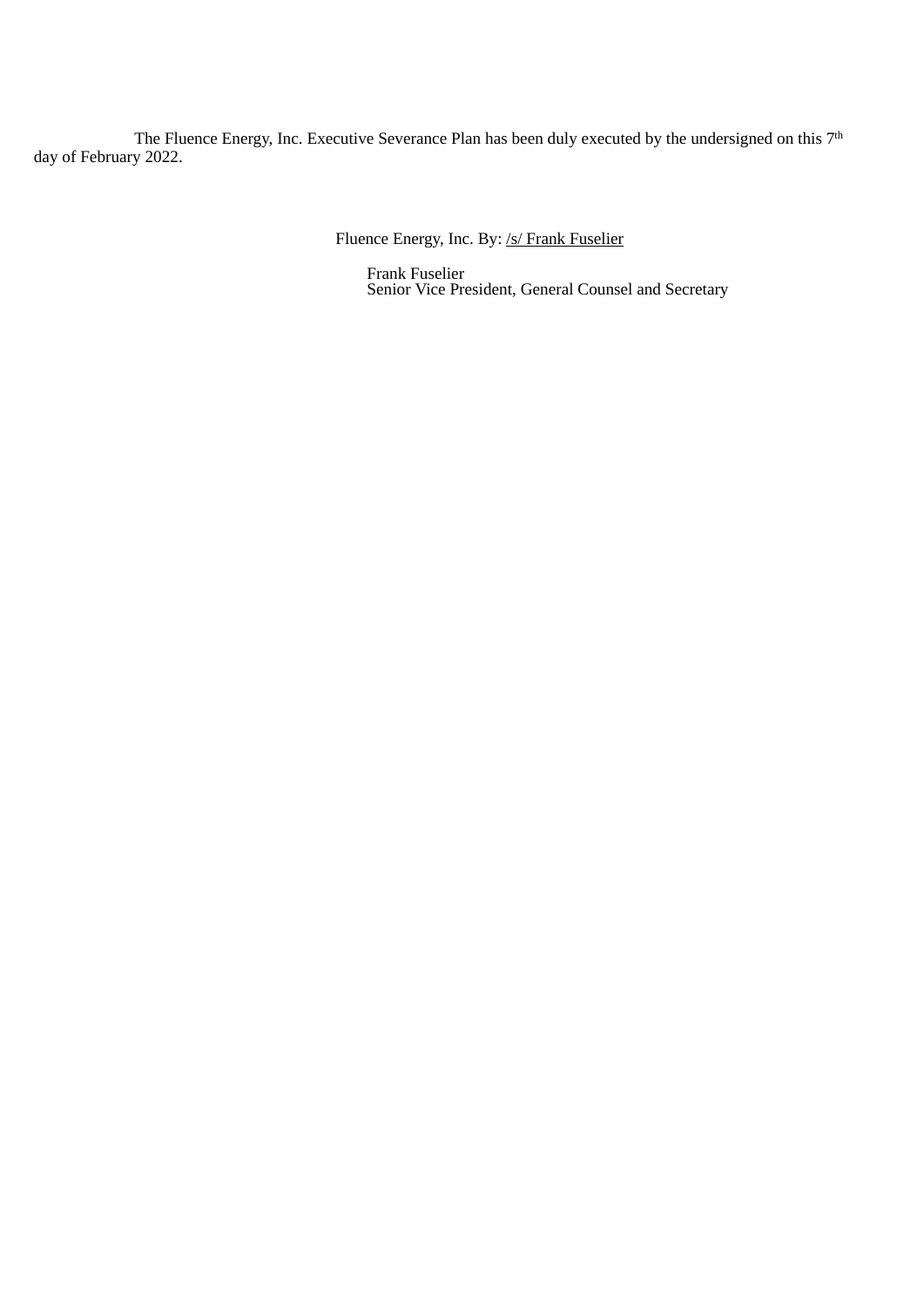# **APPENDIX A BENEFIT SCHEDULE**

|                                      | Involuntary Termination by the Company (Other than due to Death or Disability, or for Cause) Outside of<br><b>CIC</b> Period |                                           |                                        |                                     |                                      |
|--------------------------------------|------------------------------------------------------------------------------------------------------------------------------|-------------------------------------------|----------------------------------------|-------------------------------------|--------------------------------------|
|                                      | <b>Separation</b><br><b>Payments</b>                                                                                         | <b>Benefits</b><br>Continuation<br>Period | <b>Outplacement</b><br><b>Services</b> | <b>Bonus</b><br><b>Compensation</b> | <b>Equity</b><br><b>Compensation</b> |
| Chief<br>Executive<br><b>Officer</b> | 150% of Annual Base<br>Salary, payable over<br>an 18-month period                                                            | $18$ months*                              | \$50,000                               | See Section 4.5 of<br>the Plan      | See Section 4.6 of<br>the Plan       |
| All Other<br>Participants            | 100% of Annual Base<br>Salary payable over a<br>12-month period                                                              | 12 months $*$                             | \$25,000                               | See Section 4.5 of<br>the Plan      | See Section 4.6 of<br>the Plan       |

\* The Benefit Continuation Period shall extend until the earliest of (a) the period set forth in the applicable Benefits Schedule, (b) the date such Participant is no longer eligible for COBRA Coverage, and (c) that date on which the Participant becomes eligible to receive group health plan coverage from another employer (such period, the "Benefits Continuation Period"). The Participant must notify the Administrator immediately upon becoming eligible to receive group health plan coverage by means of subsequent employment.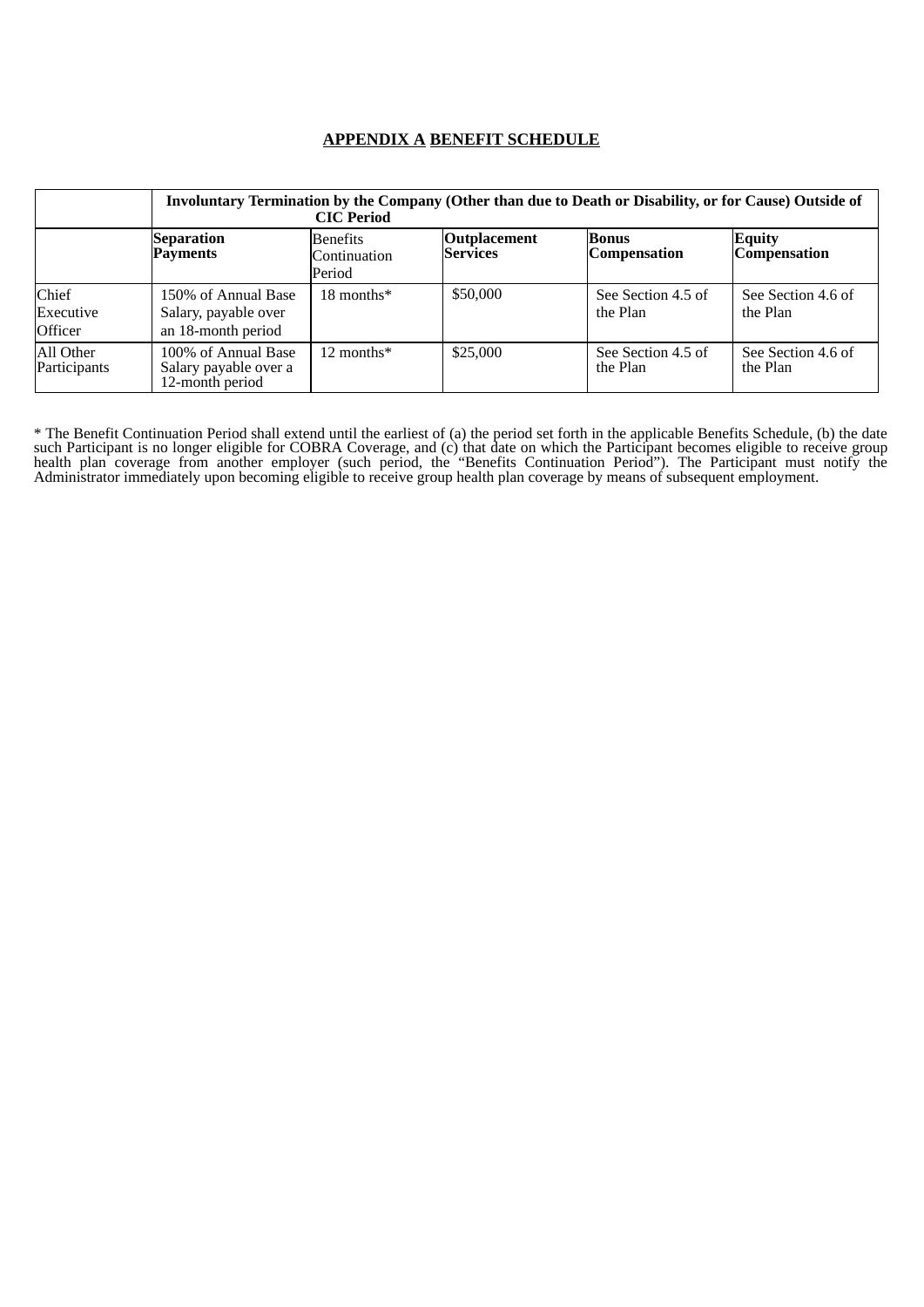|                                      | <b>Involuntary Termination</b><br>or Termination for Good Reason During the CIC Period                     |                                            |                                        |                                |                                |
|--------------------------------------|------------------------------------------------------------------------------------------------------------|--------------------------------------------|----------------------------------------|--------------------------------|--------------------------------|
|                                      | Separation<br>Payments                                                                                     | <b>Benefits</b><br>Continuation<br>Period* | <b>Outplacement</b><br><b>Services</b> | Bonus<br><b>Compensation</b>   | <b>Equity</b><br>Compensation  |
| Chief<br>Executive<br><b>Officer</b> | 200% of the sum of $(x)$<br>Annual Base Salary<br>and<br>(y) Target Bonus,<br>payable in lump sum          | 18 months*                                 | \$50,000                               | See Section 4.5 of<br>the Plan | See Section 4.6 of<br>the Plan |
| All Other<br>Participants            | 150% of the sum of $(x)$<br>Annual Base Salary<br>and<br>Bonus,<br>(y)<br>Target<br>payable in lump<br>sum | 18 months*                                 | \$25,000                               | See Section 4.5 of<br>the Plan | See Section 4.6 of<br>the Plan |

\* The Benefit Continuation Period shall extend until the earliest of (a) the period set forth in the applicable Benefits Schedule, (b) the date such Participant is no longer eligible for COBRA Coverage, and (c) that date on which the Participant becomes eligible to receive group health plan coverage from another employer (such period, the "Benefits Continuation Period"). The Participant must notify the Administrator immediately upon becoming eligible to receive group health plan coverage by means of subsequent employment.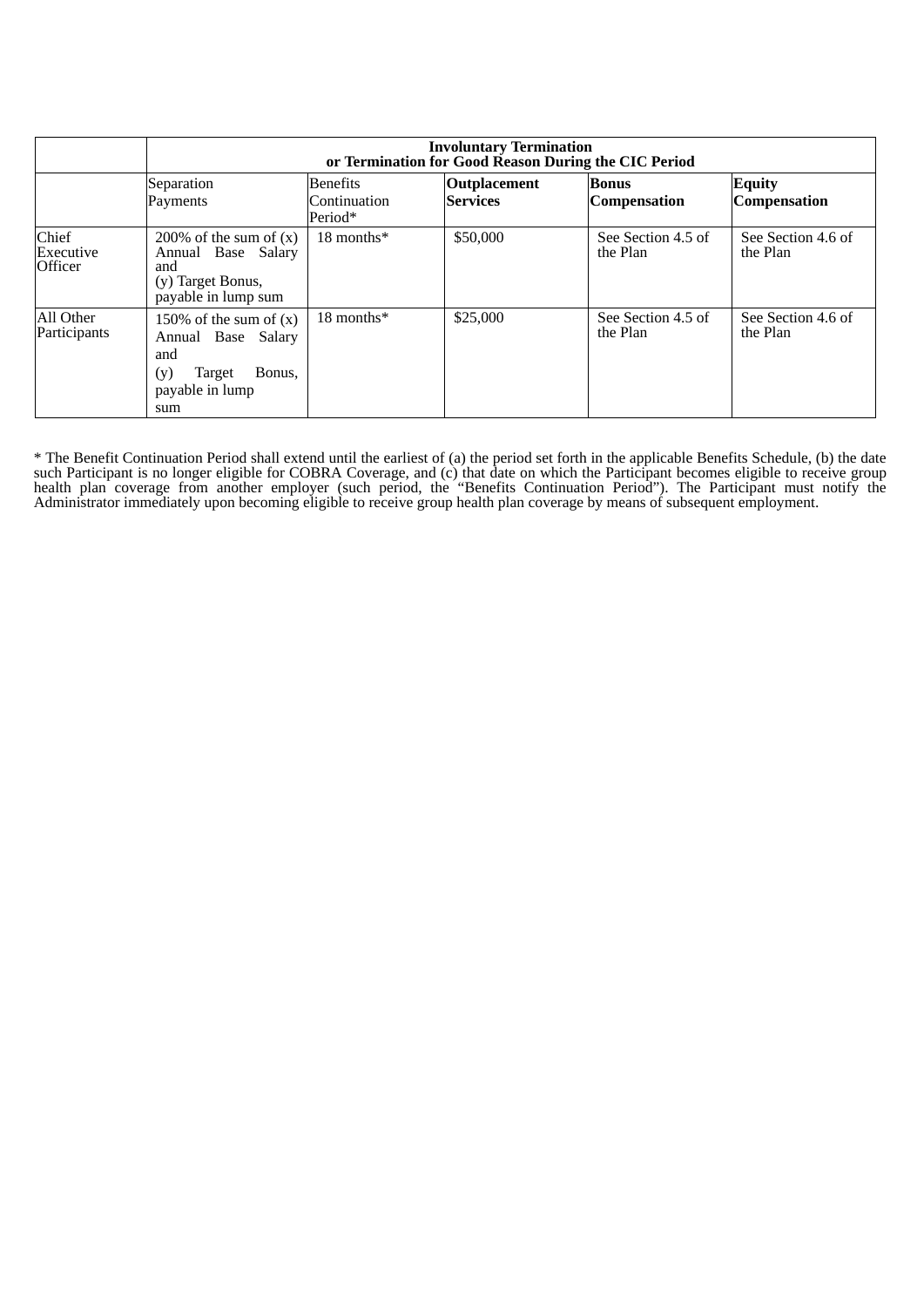# **Exhibit A**

## FLUENCE ENERGY, INC. EXECUTIVE SEVERANCE PLAN

## **Executive Acknowledgment and Agreement**

I hereby agree to the terms and conditions of the Fluence Energy, Inc. Executive Severance Plan, as in effect on the date set forth below and as may be amended from time to time ("Plan"), including but not limited to the post-termination restrictive covenants described in the Restrictive Covenants Agreement. I understand that pursuant to my agreement to be covered under the Plan, as indicated by my signature below, the terms of the Plan will exclusively govern all subject matter addressed by the Plan and I understand that the Plan supersedes and replaces, as applicable, any and all agreements, plans, policies, guidelines or other arrangements with respect to the subject matter covered under the Plan.

Dated: \_\_

EXECUTIVE

\_\_\_\_\_\_\_\_\_\_\_\_\_\_\_\_\_\_\_\_\_\_\_\_\_\_\_\_

Name: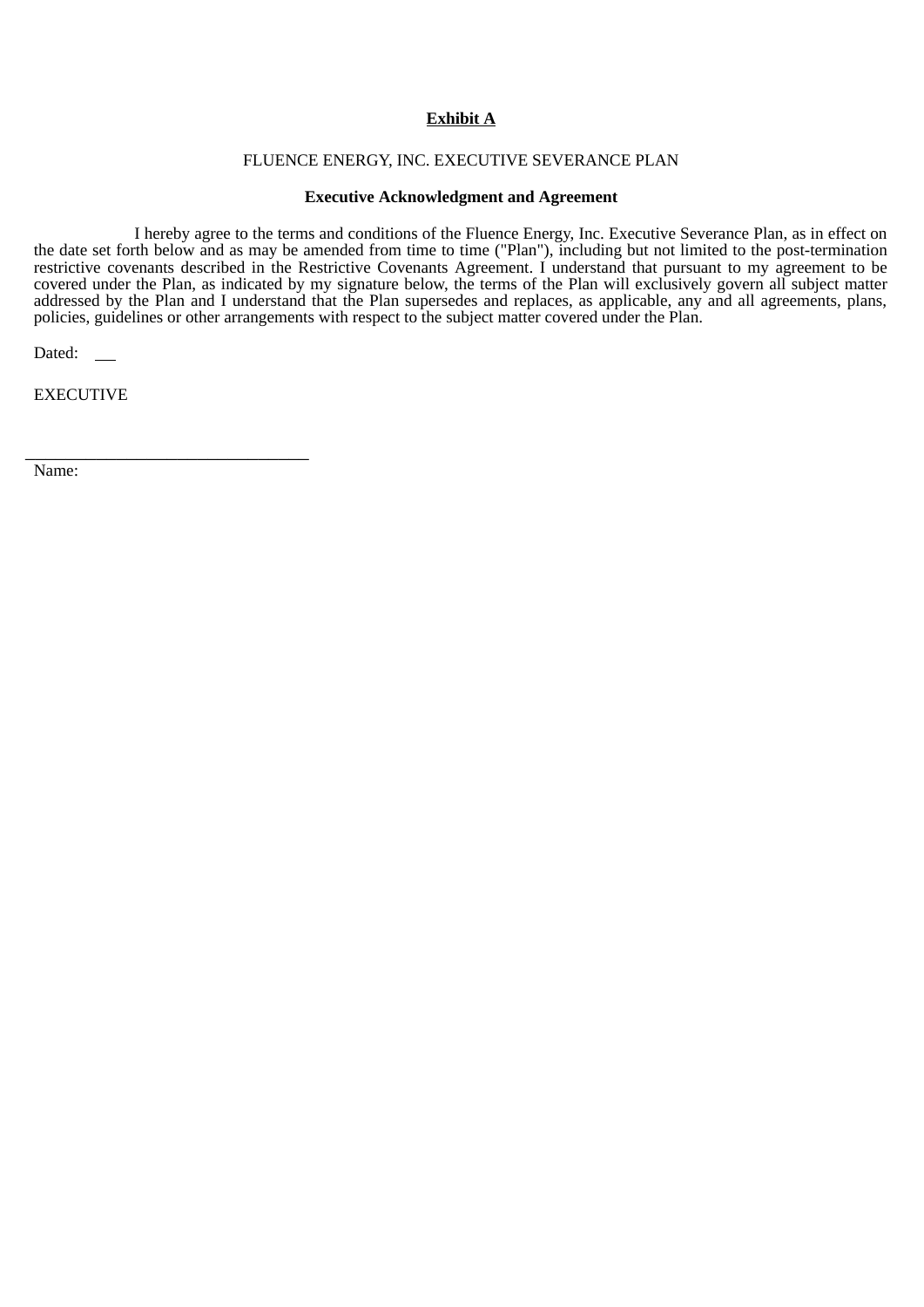## **Exhibit B**

## **CONFIDENTIALITY AND RESTRICTIVE COVENANT AGREEMENT**

This Confidentiality and Restrictive Covenant Agreement (this "Agreement") is made on the date hereof by and between the Company and the undersigned ("Individual"). The Company and Individual are each a "Party" and collectively, the "Parties" to this Agreement. Capitalized terms not defined herein shall have the meanings set forth in Fluence Energy, Inc. Executive Severance Plan (the "Executive Severance Plan").

By this Agreement, (a) the Company and Individual wish to confirm that any Company Materials and/or Confidential Information (as each such term is defined below) of the Company made available to and/or learned or received by Individual in the course of his or her employment, and any intellectual and proprietary rights associated with any work undertaken by Individual for the Company, will be and remain the property of the Company to be used and disclosed solely at the Company's direction and (b) Individual wishes to agree to certain restrictive covenants that will apply during and following his or her employment with the Company.

Therefore, in consideration of Individual's employment and/or continued employment with the Company and the compensation, training, and other benefits now and hereafter offered to Individual as well as other good and valuable consideration, the sufficiency of which the Parties hereby acknowledge, the Company and Individual agree to the following terms and conditions.

1. Definitions. For purposes of this Agreement, the following capitalized terms have the meanings set forth below:

affiliates.

a. "Company" means Fluence Energy, Inc., together with its subsidiaries and

b. "Company Materials" means any and all documents or items on any and all media now known or hereinafter developed that contain or embody Confidential Information or Company Property, whether such documents have been prepared by the Company, Individual, or others. "Company Materials" include, by way of example and without limitation, documents, agreements, reports, blueprints, drawings, designs, diagrams, photographs, charts, graphs, notes, notebooks, summaries, lists, specifications, tools, equipment, files, databases, software, programming code, printouts, audio, video, and other electronic, printed, typewritten, or handwritten content or information as well as any samples, prototypes, editions, models, or versions of the foregoing.

c. "Confidential Information" means any and all information which is accessible to, provided to, or becomes known to Individual as a consequence of his or her employment by the Company, whether relating to the Company or a Third Party, and which (i) is marked as "Confidential," "Proprietary," or with another similar marking(s), (ii) would reasonably be understood to be confidential or proprietary information, or (iii) would reasonably be understood to be a valuable, special, or unique asset of the Company for which any unauthorized disclosure or use may or would be damaging or harmful to the Company or result in unjust enrichment of Individual. By way of example, "Confidential Information" includes, but is not limited to, information about pricing, methods of operation, current and future contracts, proposals,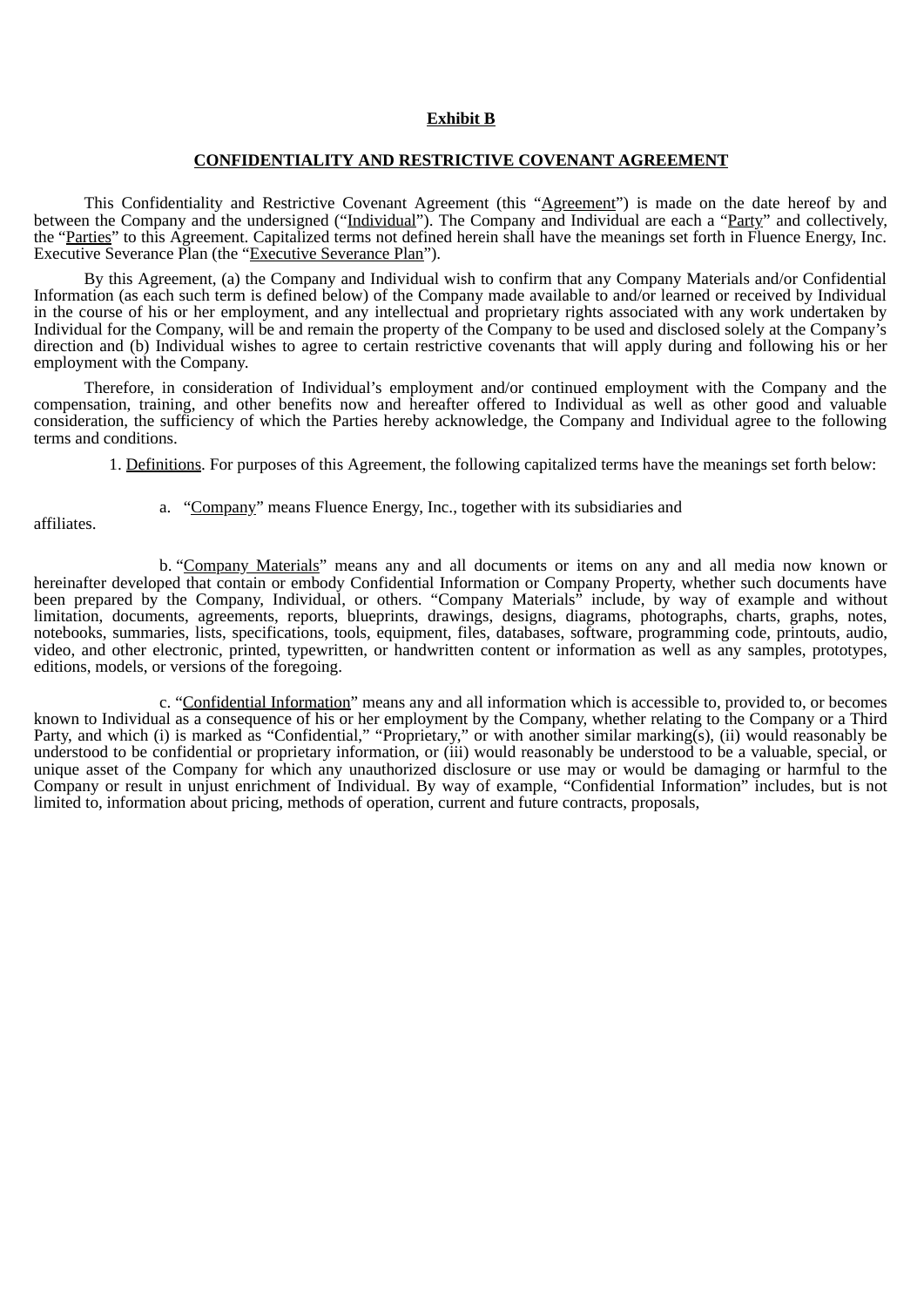business contacts, customer lists, customer account information, supplier information, technological, business, financial, engineering, statistical, marketing, and personnel data, objectives and concepts, project or product plans, data models, designs, algorithms, strategy statements, business initiatives and relationships, processes, product information or product features, research, product development, production characteristics, testing procedures and results thereof, manufacturing methods, techniques and test results, plant layouts, tooling, engineering evaluations and reports, raw material sources, advertising or sales programs or data, software programs, programming code, and other information, including, without limitation, any trade secrets as defined under United States law, that would give the Company an opportunity to obtain an advantage over its competitors or that the Company takes reasonable steps to keep out of the public domain. "Confidential Information" also includes all information disclosed by Third Parties to the Company or Individual with an expectation of confidentiality or under any terms and conditions in any of the Company's agreements that require or mandate confidential treatment.

d. "Intellectual Property" means any and all rights now known or hereafter known throughout the universe associated with: (i) works of authorship, including, but not limited to, copyrights, moral rights, and mask work rights; (ii) trademarks, service marks, domain names, trade dress, trade names, and other similar markings, designs, names, logos, or identifiers; (iii) trade secrets; (iv) patents, inventions, designs, algorithms, or methods; (v) equipment or industrial property; (vi) all other intellectual, proprietary, or intangible assets of every kind and nature throughout the universe and however designated, including "rental" rights and rights to remuneration, whether arising by operation of law, contract, license, or otherwise; (vii) all registrations, applications, renewals, extensions, continuations, divisions, divisionals, provisionals, reexaminations, or reissues hereof now or hereafter in force (including any rights in any of the foregoing); (viii) all rights to exclude others from appropriating any of the foregoing, including the rights to sue for and obtain remedies against past, present and future infringements, misappropriation, or misuse of any or all of the foregoing, and rights of priority and protection of interests therein; and (ix) goodwill associated with any of the foregoing.

e. "Third Party" means any and all parents, subsidiaries, affiliates, customers, clients, prospects, agents, representatives, members, distributors, brokers, marketers, partners, co- venturors, suppliers, contractors, subcontractors, consultants, or other persons or entities with which the Company has, or with which the Company communicates regarding, an actual or prospective business relationship, and any other person or entity that discloses information to the Company or Individual with an expectation of confidentiality or under any terms and conditions in any of the Company's agreements that require or mandate confidential treatment.

f. "Work Product" means all enhancements, improvements, inventions (whether or not patentable), works of authorship, trade secrets, technology, algorithms, methods, devices, products, computer software, programming code, protocols, formulae, compositions, ideas, designs, branding, processes, techniques, know-how, and data developed, conceived, created, or discovered by Individual, either alone or jointly with others.

2. Confidential Information. Individual shall not at any time during or after his or her employment by the Company, to the maximum duration permitted by law, use or disclose Confidential Information for any purpose, except to fulfill his or her employment duties to the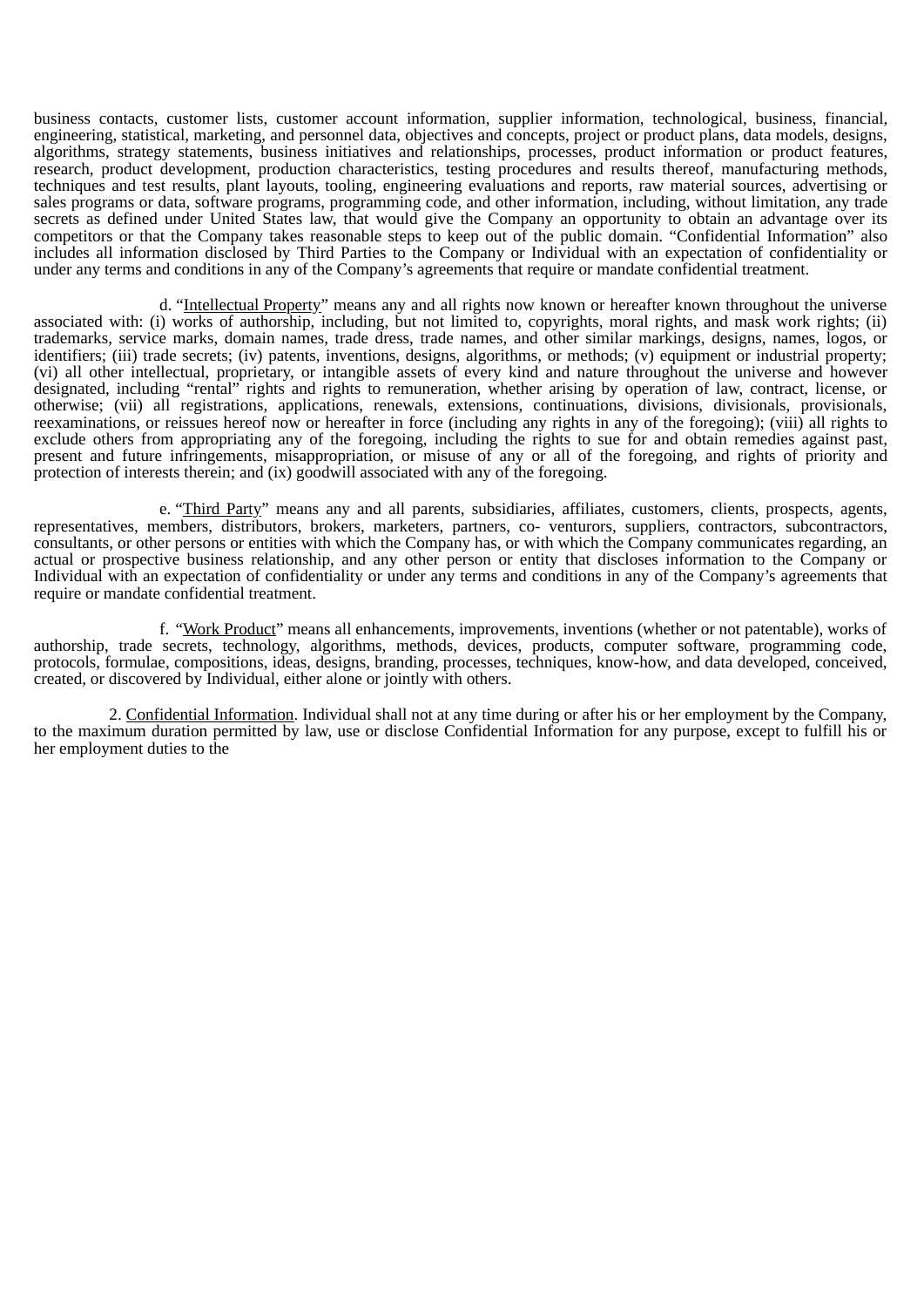Company in accordance with the Company's information use and disclosure policies and as directed by the Company. In connection with the foregoing confidentiality obligations, Individual shall use his or her best efforts. Notwithstanding this provision, Individual may disclose Confidential Information if such disclosure is expressly required by a valid and existing order of a court, or a governmental body or agency, within the United States; provided, however, that (i) at least seven (7) days prior to such disclosure, Individual notifies the Company in writing of the prospective order or proceeding giving rise to such order, and (ii) the Company has had the opportunity to prevent or limit such disclosure. In addition, notwithstanding anything to the contrary contained herein, nothing in this Agreement prohibits Individual from reporting possible violations of federal law or regulation to any United States governmental agency or entity in accordance with the provisions of and rules promulgated under Section 21F of the Securities Exchange Act of 1934 or Section 806 of the Sarbanes-Oxley Act of 2002, or any other whistleblower protection provisions of state or federal law or regulation (including the right to receive an award for information provided to any such government agencies). It is further understood that Confidential Information shall not include information which is or becomes publically available without breach of this Agreement or breach of a duty owed by Individual to the Company or another Third Party.

3. Company Materials. Individual agrees that during his or her employment with the Company, he or she will not remove any Company Materials from the business premises of the Company or deliver any Company Materials to any person or entity outside the Company, except as he or she may be required to do so in connection with performing the duties of his or her employment with the Company and in all instances only in accordance with the Company's property or information use and disclosure policies and as directed by the Company.

4. Company Property. The Company hereby grants to Individual a limited, revocable, non-exclusive, nonsublicenseable, and non-transferable right and license only during the term of Individual's employment with the Company to use Company Materials, other Company property, including any Work Product (subject to Section 5 herein), or assets (together, "Company Property") for the sole purpose of Individual fulfilling his or her employment duties for the Company. "Use" includes the right to utilize the Company Property, but only at Individual's facilities or as directed by the Company and only in accordance with the Company's information use and disclosure policies. Nothing in this Agreement shall convey to Individual any further rights, titles, or interests in and to any Company Property or any other Company interests, licenses, or rights. In particular, Individual acknowledges and agrees that he or she shall not decompile, reverse engineer, distribute, convey, provide, make available, or transfer to third parties or persons, or use, Company Property for any other purpose not directly or indirectly associated with the fulfillment of Individual's employment duties. Individual also agrees that all Company Property shall remain at all times the exclusive property of the Company and/or its suppliers. The Company reserves and retains all rights not expressly granted to Individual herein.

5. Prior Work Product. Individual has provided in Attachment A a complete list of all existing Work Product to which Individual claims ownership as of the date of this Agreement and that Individual desires to specifically clarify are not subject to this Agreement, and Individual represents, acknowledges, and agrees that such list is complete. If no such list is attached to this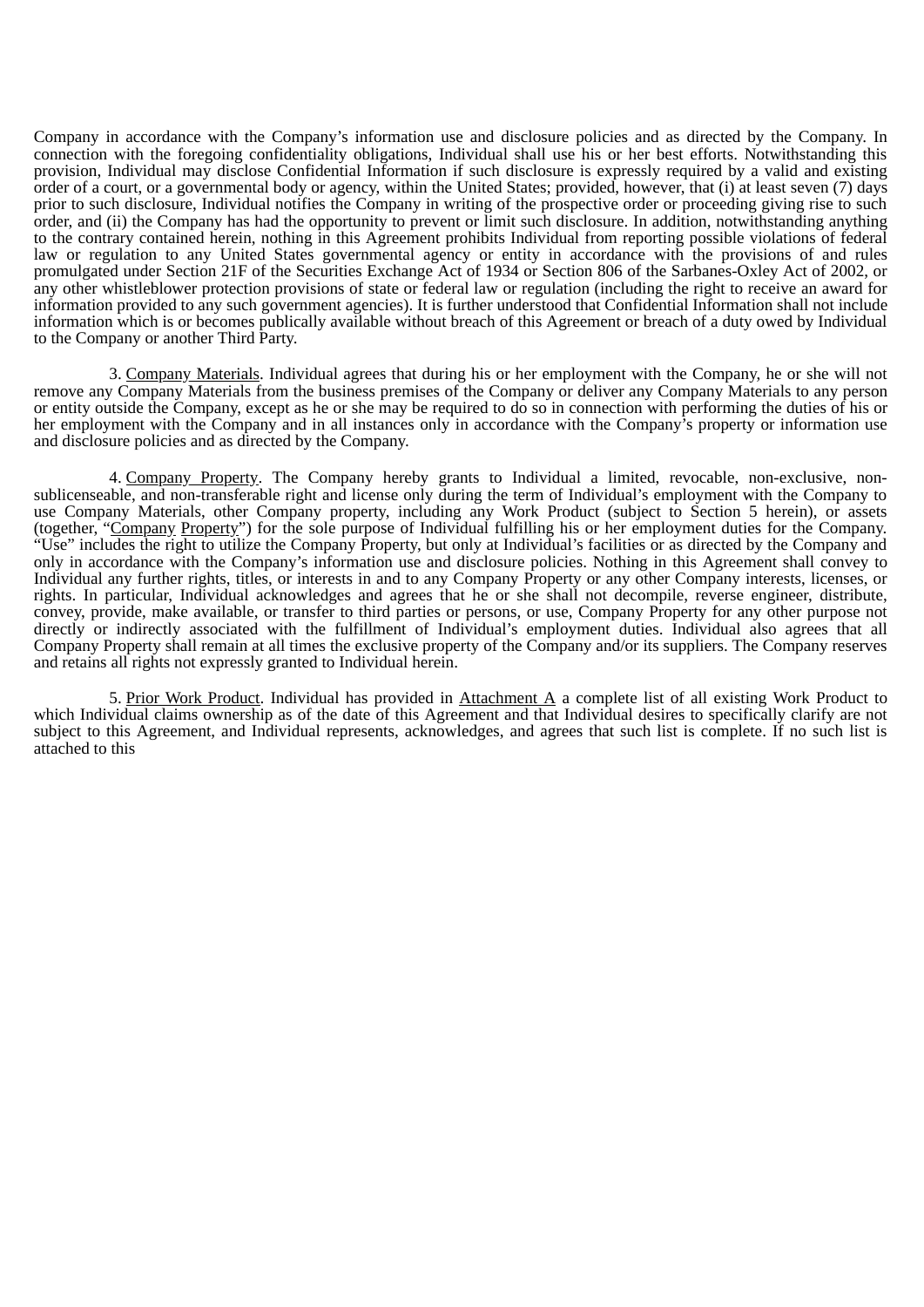Agreement or such list is left blank, Individual represents that he or she has no such Work Product at the time of signing this Agreement.

6. Intellectual Property. Among other duties, Individual acknowledges and agrees that he or she has been employed by the Company for the purpose of (or for a purpose that may potentially include) creating, developing, and making Work Product. Individual will promptly disclose in writing to the Company or to any management personnel or other persons designated by the Company all Work Product during the term of employment with the Company. Individual also agrees that any and all Work Product during the term of employment with the Company shall be considered works made for hire within the meaning of the Copyright Act (17 U.S.C. § 101 *et. seq.*) as well as the Company's exclusive property under the "employed to invent" principle under the Patent Act (35 U.S.C. §§ *et. seq.*) to the maximum extent possible. Further, and to the extent any such Work Product does not qualify as works made for hire or as Work Product owned by the Company by default or operation of law, Individual does hereby grant, transfer, assign, convey, and relinquish, *nunc pro tunc*, and, as created or developed (or as has been created or developed), agrees (or shall have agreed) to grant, transfer, assign, convey, and relinquish to the Company, on an exclusive basis, all of Individual's worldwide right, title and interest (including, without limitation, all Intellectual Property), free and clear of all claims, liens, and encumbrances, in and to all Work Product that, whether directly or indirectly, (a) relate to the Company's actual or anticipated business, activities, research or development, (b) are suggested by the business, activities, research, or development of the Company, and/or (c) are created, developed, or conceived using Company facilities, Company resources, or Company Property. Any assignment of copyright hereunder includes all rights of paternity, integrity, disclosure, and withdrawal, and other rights that may be known as or referred to as "moral rights" (collectively, "Moral Rights"). To the extent such Moral Rights cannot be assigned under applicable law and to the extent the following is allowed by the laws in the various countries where Moral Rights exist, Individual hereby waives such Moral Rights. The assignment contained herein shall be sufficient evidence of the transfer to the Company of the Work Product during the term of Individual's employment by the Company whether created before or after the date hereof, and may be submitted to the Copyright Office or the Patent and Trademark Office of the United States and other countries evidencing the Company's ownership of same. Consistent with Individual's recognition of the Company's absolute ownership of all Work Product, Individual agrees that Individual shall (i) not use any such Work Product for the benefit of any party or person other than the Company, (ii) provide reasonable assistance with the preparation and prosecution of any Intellectual Property application or maintenance of any Intellectual Property registration, (iii) perform such other acts as the Company may reasonably request to facilitate the Company's right to protect, maintain, defend, or enforce any Intellectual Property, and (iv) perform such acts and execute such documents and instruments as the Company may now or hereafter deem reasonably necessary or desirable to confirm waivers and consents, evidence the ownership by or transfer of absolute ownership of all Work Product to the Company, and otherwise perfect the Company's right, title, and interests in and to Work Product; provided, however, if following seven (7) days' written notice from the Company, Individual refuses, or is unable, due to disability, incapacity, or death, to execute such documents relating to Work Product, Individual hereby appoints any of the Company's officers or attorneys' as Individual's attorney-in-fact to execute such documents on Individual's behalf. This agency is coupled with an interest and is irrevocable without the Company's prior written consent. Notwithstanding the foregoing, Individual understands that this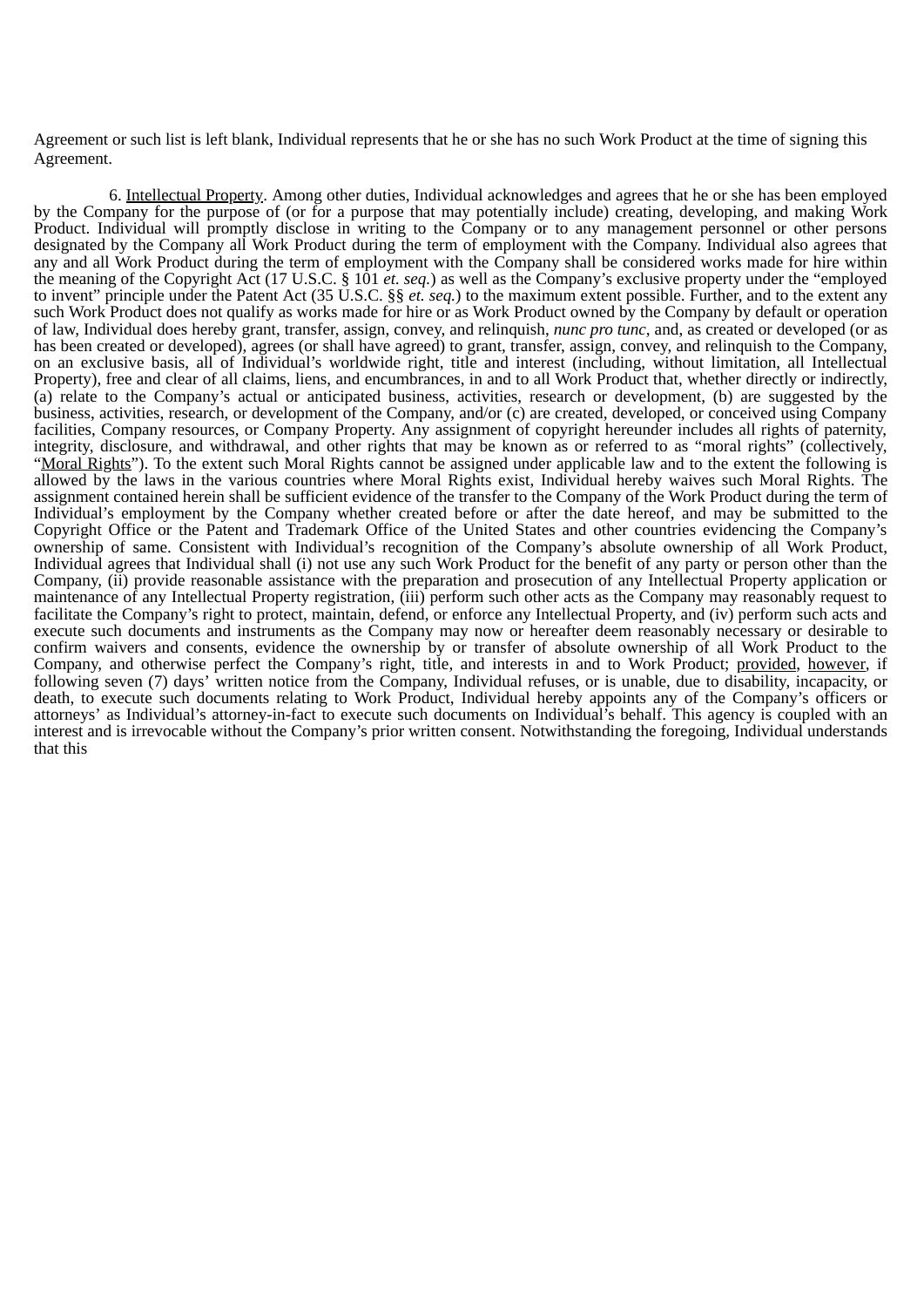Agreement does not require assignment of any Work Product to the extent such Work Product qualifies for protection under any applicable state or other law limiting the assignment thereof (any such law, an "Invention Law"). In addition, Individual will promptly disclose to the Company all Work Product that Individual believes qualifies under any Invention Law or similar laws (each such Work Product, a "Restricted Invention"). At the time of disclosure of a Restricted Invention Individual will provide to the Company in writing evidence to substantiate the belief that such Work Product qualifies as a Restricted Invention. Individual understands that the Company will keep in confidence any non-public information disclosed in writing to the Company by Individual pursuant to this Agreement relating to Restricted Inventions.

7. Restrictive Covenants. Individual agrees to fully comply with the covenants set forth in this Section 7 (the "Restrictive Covenants"). Individual further acknowledges and agrees that the Restrictive Covenants are reasonable and necessary to protect the Company's legitimate business interests, including its Intellectual Property, Confidential Information and goodwill.

a. Non-Competition. During the Restricted Period, Individual shall not, directly or indirectly, whether as owner, partner, investor, consultant, agent, employee, co-venturer or otherwise, engage in Competitive Activity (as defined below).

b. Non-Solicitation. Individual agrees that during the Restricted Period, Individual will not, either directly or through any agent or employee, Solicit (as defined below) any employee of the Company to terminate his or her relationship with the Company or to apply for or accept employment with any enterprise engaged in Competitive Activity with the Company, or Solicit any current or prospective customer, supplier, licensee or vendor of the Company to terminate or materially modify its relationship with them, or, in the case of a customer, to conduct with any Person any business or activity which such customer conducts or could conduct with the Company.

c. Non-Disparagement. Following the Individual's Termination Date, (i) the Individual shall not make statements or representations, otherwise communicate, directly or indirectly, in writing, orally, or otherwise, or take any action which may, directly or indirectly, disparage or be damaging to the Company or its former or current officers, directors, employees, advisors, businesses or reputations, (ii) the Company shall instruct its Board members and executive officers to not make public statements or representations, or take any action which may, directly or indirectly, publicly disparage or be damaging to the Individual or his or her reputation. Nothing in this paragraph is intended to undermine any obligations the Individual or the Company may have to comply with applicable law, or prohibit the Individual or the Company from providing truthful testimony or information pursuant to subpoena, court order, discovery demand or similar legal process, or truthfully responding to lawful inquiries by any governmental or regulatory entity.

d. Exception. Nothing in this Section 7 shall prevent Individual, during the Restricted Period and following the Termination Date, from acquiring or holding, solely as a passive investment, publicly traded securities of any competitor corporation so long as such securities do not, in the aggregate, constitute more than 2% of the outstanding securities of such corporation.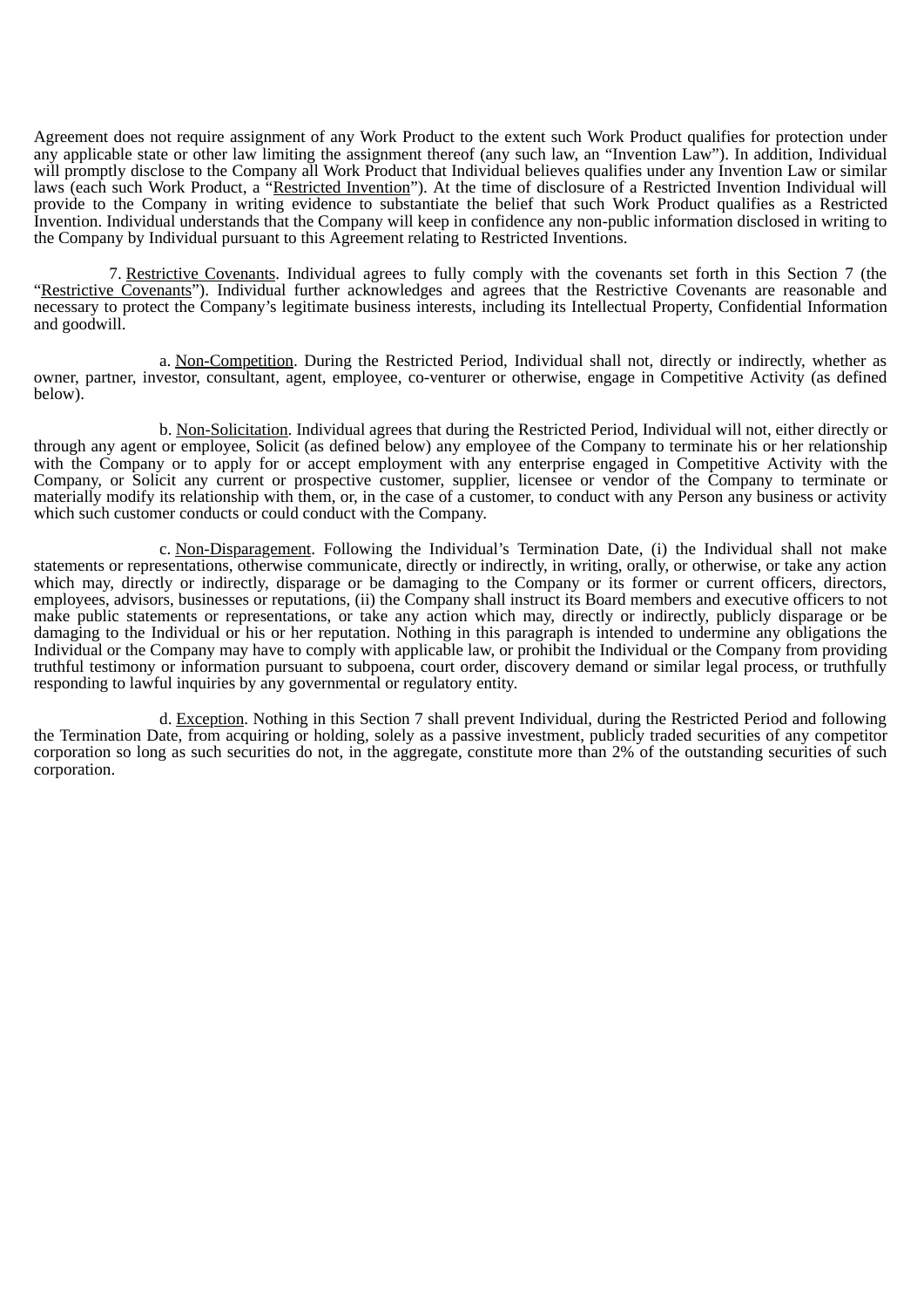e. Interpretation. The Individual acknowledges and agrees that the Restrictive Covenants are reasonable and necessary to protect the Company's legitimate business interests, including its Intellectual Property and goodwill. If any restriction set forth in the Restrictive Covenants is found by any court of competent jurisdiction to be unenforceable because it extends for too long a period of time or over too great a range of activities or in too broad a geographic area, it shall be interpreted to extend only over the maximum period of time, range of activities or geographic area as to which it may be enforceable.

f. Waiver. At any time, the Board may in its sole and absolute discretion elect to waive any or part of the Restrictive Covenants, provided any such waiver is expressly agreed to in writing by the Board.

g. Definitions. For purposes of this Section 7:

i. "Competitive Activity" means any activity that is (A) directly or indirectly competitive with the business of the Company, as conducted or which has been proposed by management to be conducted within six (6) months prior to termination of Individual's employment and (B) conducted in the geographic areas in which the Company operates upon Individual's Termination Date. Competitive Activity also includes, without limitation, accepting employment or a consulting position with any person who is, or at any time within twelve (12) months prior to termination of Individual's employment has been, a licensee of the Company. For the purposes of this Article V, the business of the Company, as currently conducted, consists of the storage of electricity, energy storage services and energy storage digital intelligence .

ii. "Restricted Period" means while such Individual is in the employment of the Company and  $(A)$ with respect to each Individual that is not the Chief Executive Officer,  $(1)$  to the extent Individual either  $(x)$  is not a participant in the Executive Severance Plan upon termination or (y) is a participant in in the Executive Severance Plan upon termination and such termination of employment occurs outside of the CIC Period (as defined in the Executive Severance Plan), for a period of twelve months thereafter and (2) to the extent Individual is a participant in the Executive Severance Plan upon termination and such termination of employment occurs during the CIC Period, for a period of eighteen months thereafter and (B) with respect to the Chief Executive Officer, (1) upon termination of employment outside of the CIC Period (as defined in the Executive Severance Plan), for a period of eighteen months thereafter and (2) upon termination of employment during the CIC Period, for a period of twenty-four months thereafter.

iii. "Solicit" means any direct or indirect communication of any kind whatsoever, regardless of by whom initiated, inviting, advising, encouraging or requesting any person or entity, in any manner, with respect to any action.

8. Representations and Warranties. Individual represents and warrants that (a) Individual has the legal right to grant the Company the assignment of Individual's interest in the Work Product as set forth in this Agreement, (b) Individual has not brought and will not bring to Individual's employment by the Company, or use in connection with such employment, any Work Product or any other information that Individual does not have the right to use for the purpose(s) for which it shall be used in Individual's employment by the Company, (c) performance by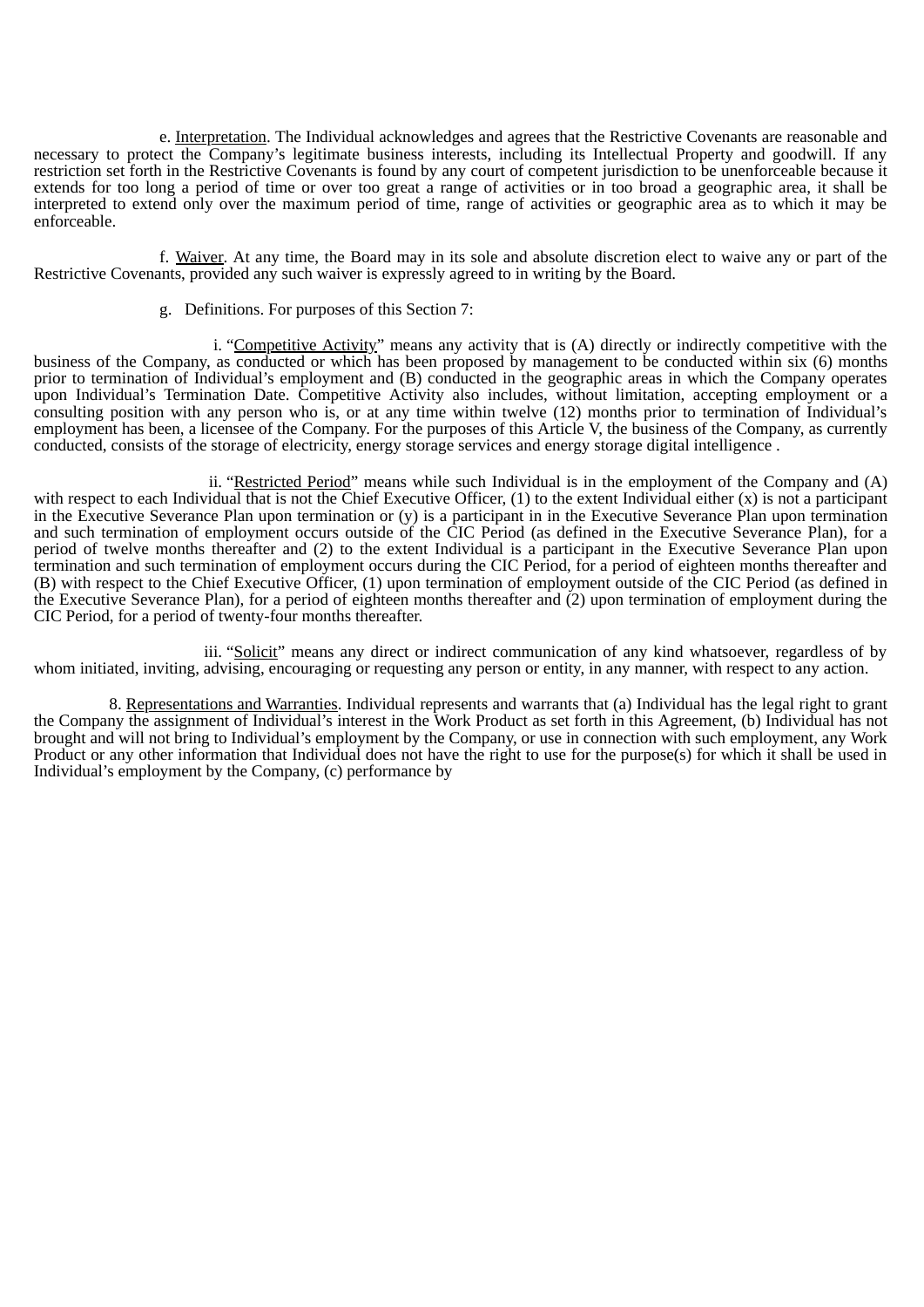Individual of all the terms of this Agreement will not breach any non-competition obligations or any agreement to keep in confidence proprietary information acquired by Individual in confidence or in trust prior to Individual's employment with the Company, and (d) Individual has not entered into, and Individual agrees he or she will not enter into, any agreement either written or oral in conflict herewith or in conflict with Individual's employment with the Company.

9. Term and Termination. This Agreement commences upon the Effective Date. Notwithstanding the foregoing, Individual understands and agrees that this Agreement applies to the Confidential Information or Company Property received, made accessible, learned, created, conceived, or developed at any time during the term of Individual's employment by the Company, whether before or after the Effective Date. Further, Individual understands and agrees that with respect to such Confidential Information or Company Property, this Agreement's particular obligations survive expiration or termination of his or her employment with the Company. Upon expiration or termination of Individual's employment with the Company, or at any time upon the request of the Company, Individual (as directed by the Company) will surrender to the Company, destroy all other copies in his or her possession, and cease all use of, all Confidential Information and Company Property. Notwithstanding anything to the contrary in this Agreement, Individual acknowledges that he or she is an employee-at-will, that both he or she and the Company may terminate his or her employment at any time, with or without cause and with or without notice, and that no agreement for employment for any specified period of time is valid unless made in writing and signed by the authorized officer of the Company.

10. Defend Trade Secrets Act (DTSA) Notice. An individual shall not be held criminally or civilly liable under any Federal or State trade secret law for the disclosure of a trade secret that is made in confidence to a Federal, State, or local government official or to an attorney solely for the purpose of reporting or investigating a suspected violation of law. An individual shall not be held criminally or civilly liable under any Federal or State trade secret law for the disclosure of a trade secret that is made in a complaint or other document filed in a lawsuit or other proceeding, if such filing is made under seal. An individual who files a lawsuit for retaliation by an employer for reporting a suspected violation of law may disclose the trade secret to the attorney of the individual and use the trade secret information in the court proceeding, if the individual files any document containing the trade secret under seal; and does not disclose the trade secret, except pursuant to court order.

11. Reasonable Provisions. Individual acknowledges that his or her experience, skills, education and training are readily transferable and can be employed to his or her advantage in many other fields or endeavors, and that consequently, the terms of and compliance with this Agreement will not unreasonably impair Individual's ability to engage in business or employment activities after the termination of his or her employment with the Company. In addition, Individual acknowledges that the Company is engaged in a highly competitive enterprise and that any unauthorized disclosure or use by Individual of the Confidential Information or Company Property protected under this Agreement, whether during his or her employment with the Company or after his or her termination, would cause immediate, substantial, and irreparable injury to the business and goodwill of the Company. Accordingly, the Parties agree that any breach by Individual of any provision or obligation in this Agreement will cause the Company immediate, material and irreparable injury, and there is no adequate remedy at law for such breach. In such event, the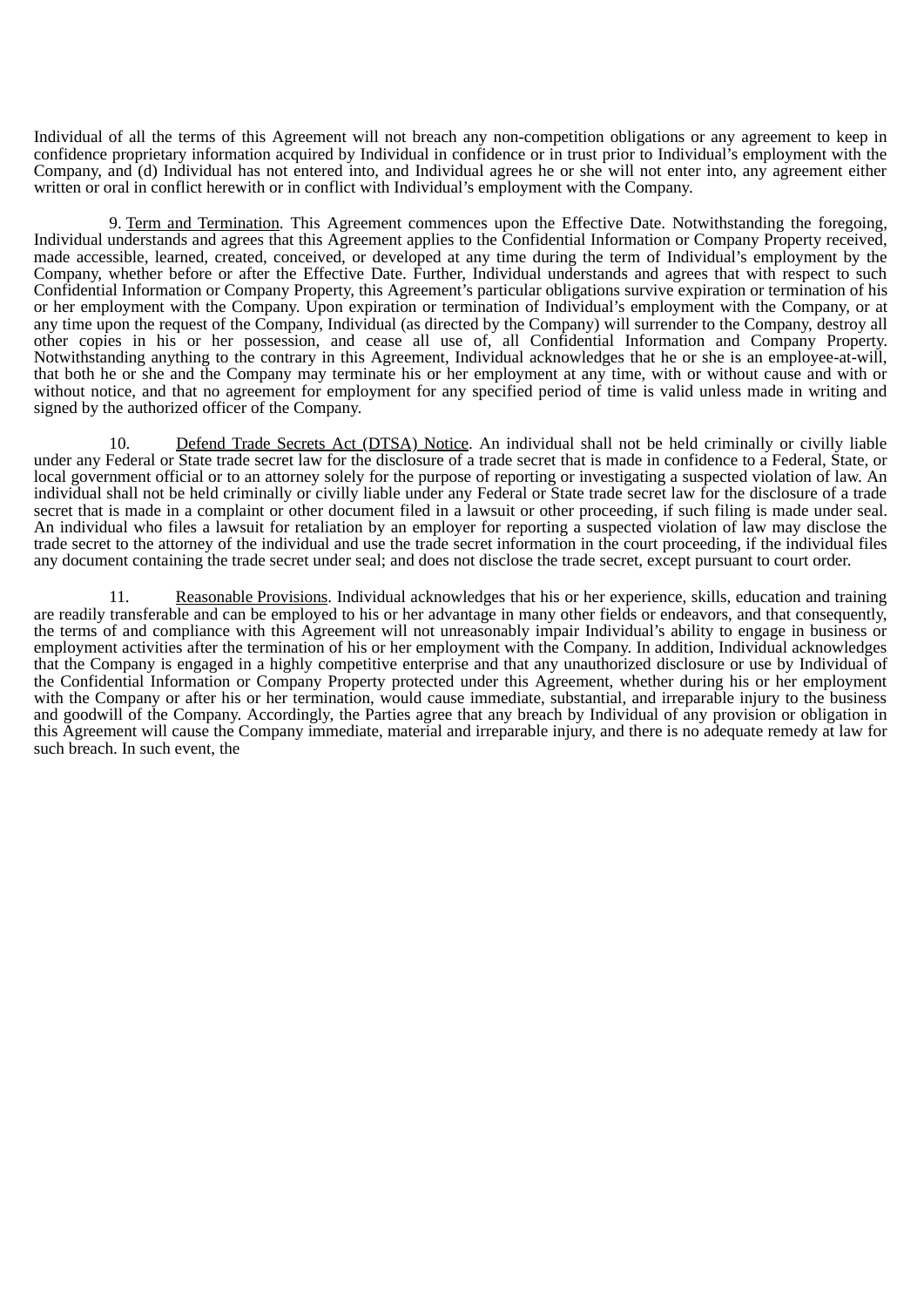Company shall be entitled to seek injunctive relief to enforce this Agreement in a court of competent jurisdiction without the posting of a bond. This provision is not a waiver of any other rights which the Company may have under this Agreement, including the right to receive money damages.

12. Miscellaneous. This Agreement, including its recitals and attachments, constitutes the entire agreement between the Parties with respect to its subject matter. This Agreement may not be modified, except in a writing signed by both Parties. Individual further agrees that if one or more provisions of this Agreement are held to be illegal or unenforceable under applicable law, such illegal or unenforceable portion(s) shall be modified, limited, or excluded from this Agreement to the minimum extent required so that this Agreement shall otherwise remain in full force and effect and enforceable in accordance with its terms. The Parties agree that this Agreement shall be binding upon Individual and his or her heirs, successors, assigns, and personal representatives, and inures to the benefit of the Company, its successors, and its assigns. Individual may not assign any rights or duties under this Agreement. This Agreement shall be governed by and is to be construed according to the laws of Virginia, exclusive of its or any other jurisdiction's choice of law principles.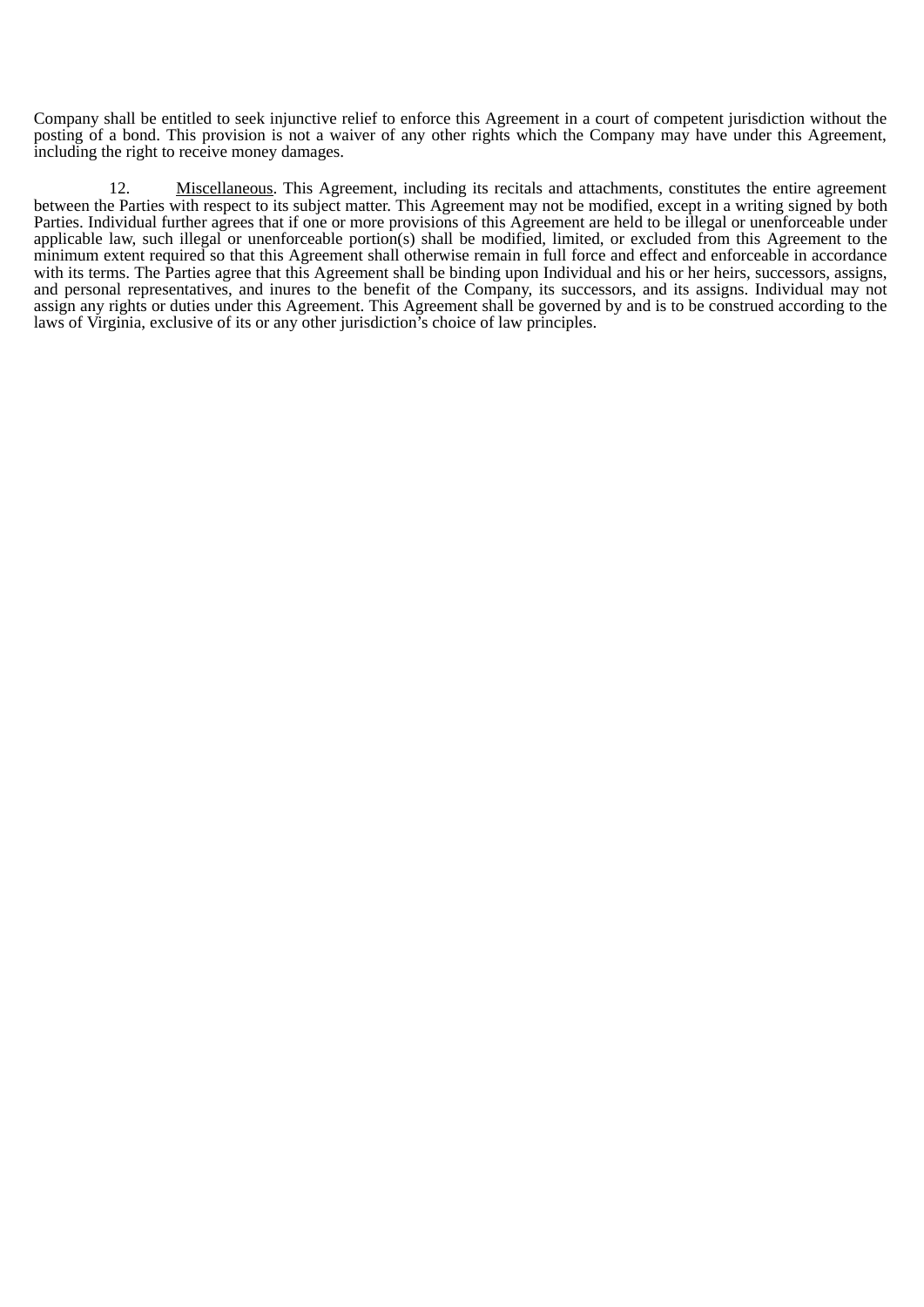\_\_\_\_\_\_\_\_\_\_\_\_\_\_\_\_\_\_\_\_\_\_\_\_\_\_\_\_\_\_\_\_\_\_\_ \_\_\_\_\_\_\_\_\_\_\_\_\_\_\_\_\_\_\_\_\_\_\_\_\_\_\_\_\_\_\_\_\_\_\_\_\_\_\_\_\_ Date

# **FLUENCE ENERGY, INC.**

By: \_\_\_\_\_\_\_\_\_\_\_\_\_\_\_\_\_\_\_\_\_ Name: Its: